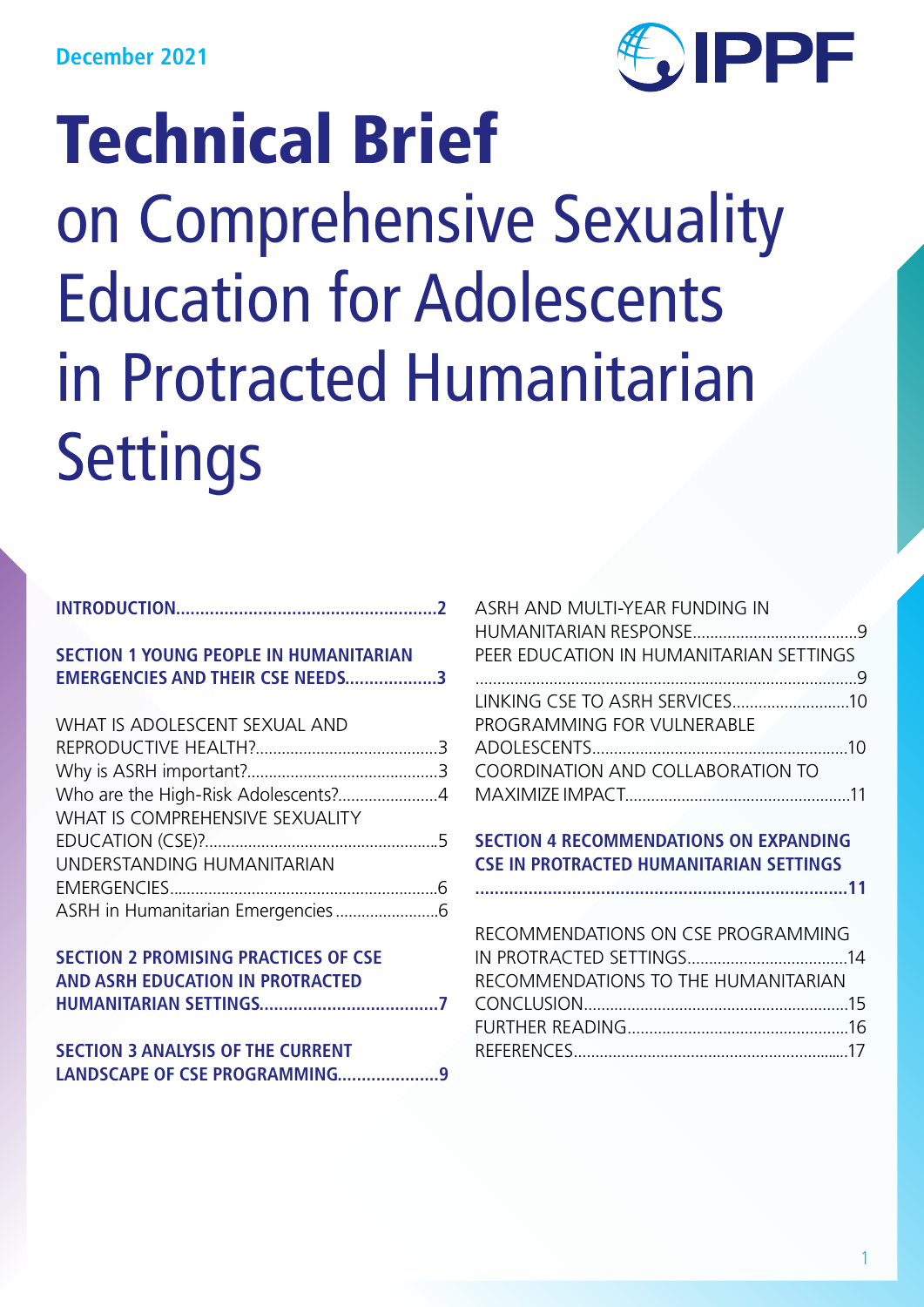#### **Introduction**

Adolescence is a unique stage in life characterized by the transition between childhood and adulthood. Young people between the ages of 10 and 19<sup>ª</sup> face rapid and complex physical, cognitive, and psychological changes.1 Living through adolescence is not a homogenous experience; it is greatly influenced by cultural, socio-economic, and religious norms, also heavily influenced by digital media.

During puberty, adolescents experience hormonal shifts that affect their physical growth, and they go through psychological changes. Adolescents also start to discover their sexual identity, sexual orientation, and gender roles. They begin to move from exploring their own sexuality to experimenting with sexual relationships. This evolution is heavily influenced by their intersectional identities around gender, age, race, wealth, ability, status and sexual orientation.2 This requires transformative approaches that enable adolescents to overcome barriers and feel safe with their identities.

Talking about sexuality and sexual relationships in many societies is a common cultural taboo, and engaging adolescents on this topic is considered unacceptable. However, adolescence is a pivotal time to address issues pertaining to sexual and reproductive health (SRH).<sup>b</sup> Comprehensive sexuality education (CSE) helps them understand their bodies, empowers them with knowledge

to make well-informed decisions and ultimately experience positive health outcomes.

# **Purpose of the Technical Brief**

IPPF envisions a world where "all people are free to make choices about their sexuality and wellbeing in a world without discrimination." One of the priority objectives in IPPF's current Strategic Framework<sup>c</sup> is to "enable young people to access comprehensive sexuality education and realize their sexual rights." Member Associations (MAs) are committed to reaching all adolescents with rights-based and contextually-relevant CSE to realize their sexual rights. In line with the IPPF Humanitarian Strategy 2018–2022,<sup>d</sup> we present promising practices to guide IPPF Member Associations and partners in the provision of CSE, specifically when operating in protracted humanitarian crisis environments and call the humanitarian community to action to recognize and adolescent sexual and reproductive health (ASRH) needs and rights in emergency response programming.

#### **Intended Audience**

The brief is intended for agencies implementing programmes for adolescents, including youth organizations, local and international NGOs, and community-based organizations. The goal is to inform their strategy, programme design, programme implementation, and advocacy of ASRH and CSE in protracted humanitarian emergencies. It is also intended to serve as

a The World Health Organization (WHO) defines adolescents to be between 10–19 years; youth as 15–24 years; and young people's age ranges from 10–24. World Health Organization (WHO) Adolescent Health. Available from: https://www.who.int/southeastasia/health-topics/adolescent-health **b** An integrated definition of Sexual and Reproductive Health and Rights (SRHR) is the "state of physical, emotional, mental and social well-being in relation to all aspects of sexuality and reproduction, not merely the absence of disease, dysfunction or infirmity. Therefore, a positive approach to sexuality and reproduction should recognize the part played by pleasurable sexual relationships, trust and communication in promoting self-esteem and overall well-being. All individuals have a right to make decisions governing their bodies and to access services that support that right." Guttmacher Institute. Accelerate Progress: Sexual and Reproductive Health and Rights for All. Available from: https://www.guttmacher.org/guttmacher-lancetcommission/accelerate-progress-executive-summary

c I International Planned Parenthood Federation (IPPF) (2016) Strategic Framework 2016-2022. Available from: https://www.ippf.org/sites/default/files/ ippf\_strategicframework.pdf

d International Planned Parenthood Federation (IPPF) (2018) Humanitarian Strategy 2018-2022: Strengthening IPPF's SRH service delivery in humanitarian settings and championing rights. Available from: IPPF - Humanitarian Strategy 2018\_FINAL.pdf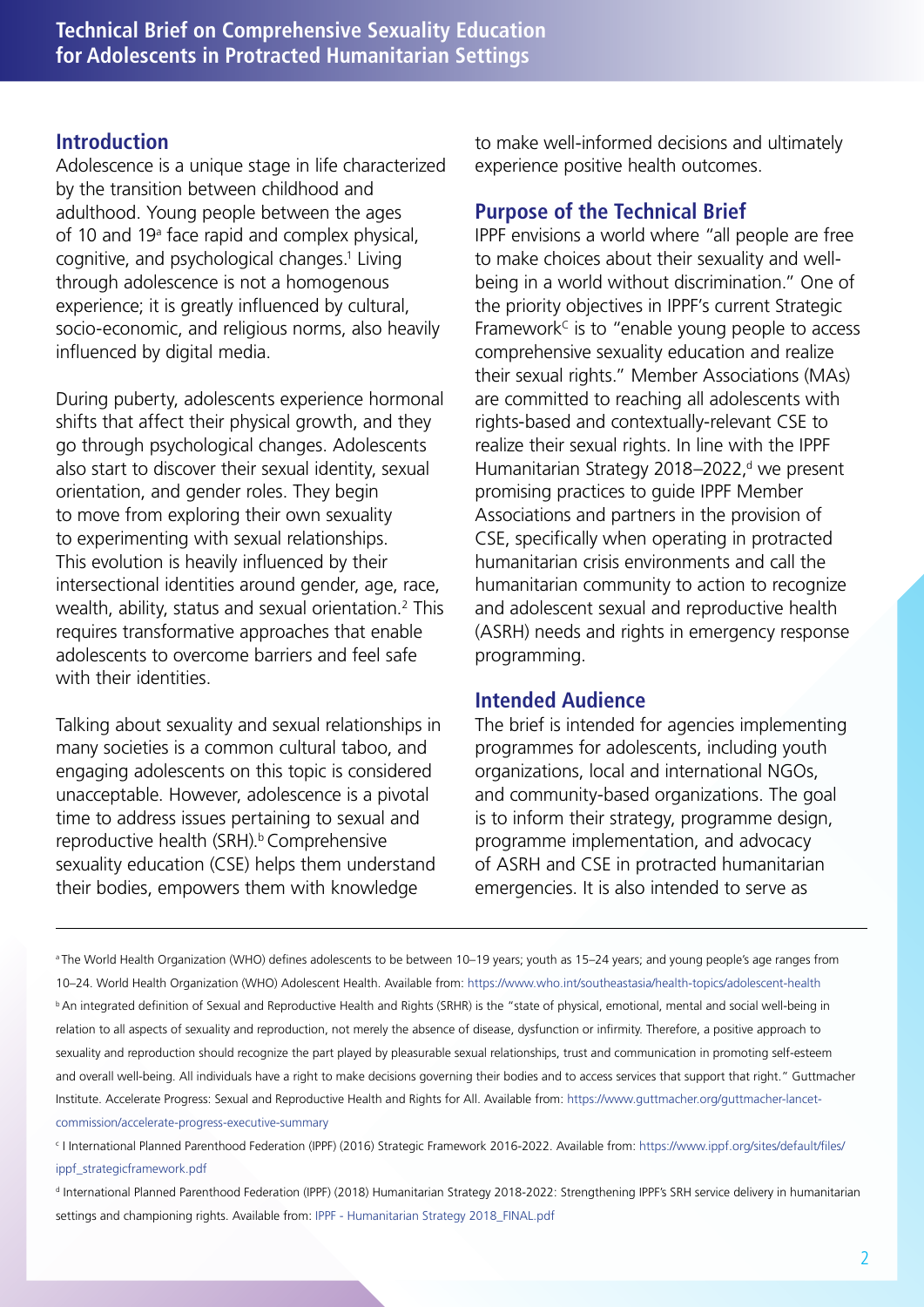an advocacy tool for the wider humanitarian community to advocate, coordinate, and mobilize resources for ASRH in emergencies.

## **SECTION 1 YOUNG PEOPLE IN HUMANITARIAN EMERGENCIES AND THEIR CSE NEEDS**

Despite the numerous challenges and risks that young peoplee face in humanitarian settings, they are often resilient and resourceful. It is essential when designing and implementing humanitarian and ASRH programming to engage them as agents of change.

Engaging young people promotes their participation and encourages them to build effective communication, teamwork, and leadership skills. Most importantly, programmes designed by young people are best suited to meet their needs.

Young people should participate in assessments, community consultations and distribution of kits. They can provide valuable input on where services are accessible and where they are not, and where and how young people are exposed to violence. They should receive training on how to provide health information; conduct health education sessions; assist in camp registration processes of displaced persons; become facilitators in childfriendly and adolescent-friendly spaces; and serve as teaching assistants and nurse aides.

## **What is Adolescent Sexual and Reproductive Health?**

Adolescent Sexual and Reproductive Health (ASRH) encompasses a rights-based and lifesaving approach in the equitable provision of information and services. It promotes sexual diversity and well-being; gender equity and gender diversity; and maintaining a balance between autonomy and protecting<sup>3</sup> adolescents. ASRH information refers to education and counselling on female and male puberty; menstrual hygiene; reproduction, pregnancy, contraception, and safe abortion; sexually transmitted infections (STIs) and HIV/AIDS; maternal health; gender equity and equality; mitigating gender-based discrimination, abuse, and violence; sexual diversity; and sexual and gender-based violence (SGBV). In line with the integrated definition of SRH, ASRH also promotes a positive approach to sexuality and reproduction.

The provision of ASRH services includes access to maternal and newborn care; a full range of contraceptive methods; prevention and treatment of STIs including HIV; comprehensive abortion care including post-abortion care; and prevention and management of sexual abuse and violence, including an integrated response to the needs of survivors. ASRH service provision should be guided by bodily autonomy, client-centredness, sexual rights and wellbeing as well as choice and agency.4

Globally, the SRH needs of young people remain unmet because of barriers largely imposed by cultural, social, religious, and pre-conceived notions of parents, teachers, health workers, communities, and adolescents themselves. This restricts young people from receiving essential information and services to protect their bodies and empower their minds. Several countries also limit adolescent rights through restrictive policies. For example, they govern if and how CSE is taught in schools or they require adolescents to be accompanied by adults and/or to seek parental or spousal consent to access ASRH services.

#### **Why is ASRH important?**

There is an evident need for ASRH information and services and a recognition that they should be catered to the adolescent population, ages

e Adolescents are the primary focus of this statement. However, commitments are made towards young people as a whole and research and best practices demonstrate their abilities and needs across the life-cycle continuum of a young person. Therefore, the term 'young people' may be used interchangeably with adolescents in this statement.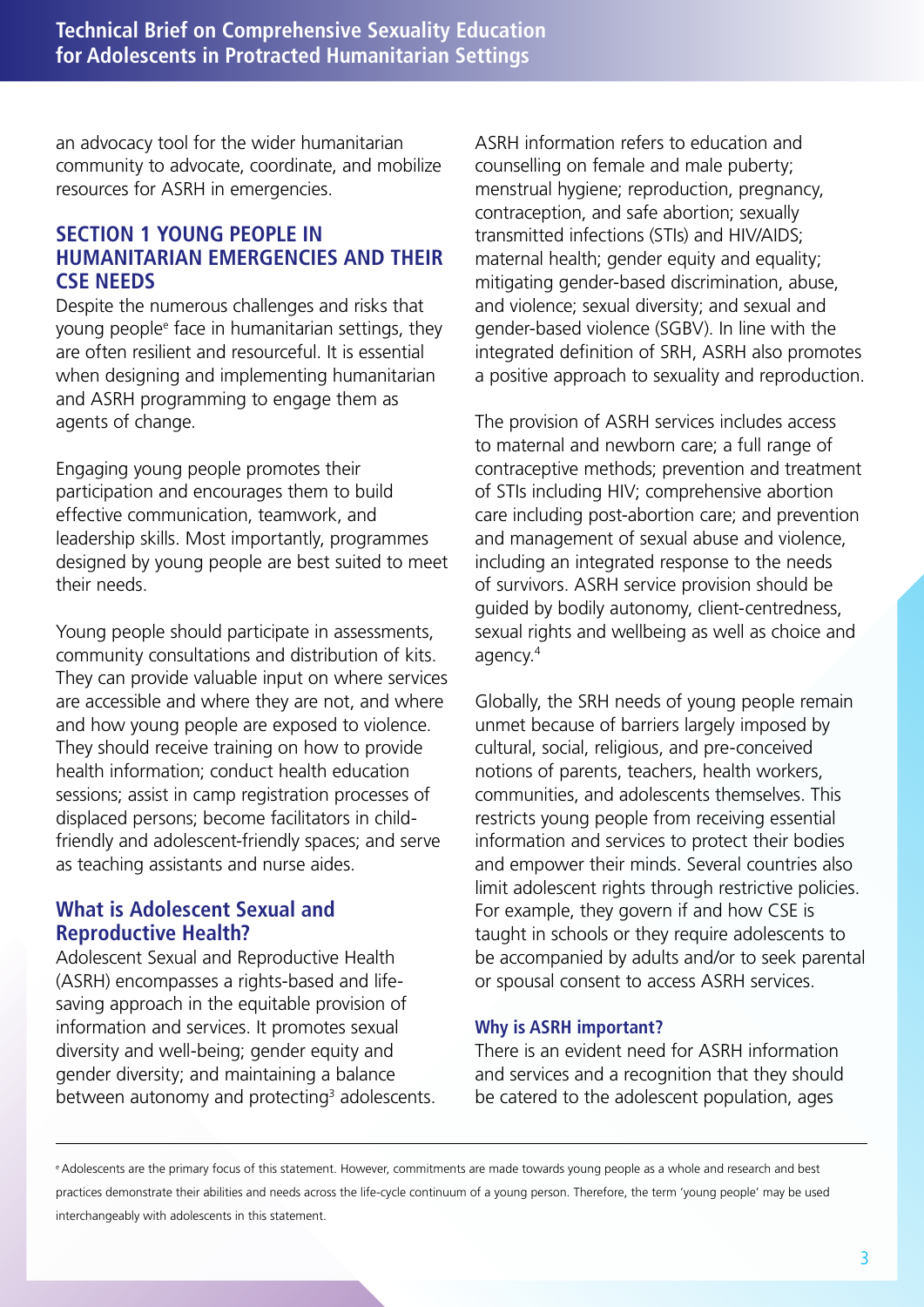10-19 in all its diversity. This diversity could be framed as based on gender (girls, boys, lesbian, gay, bisexual, transgender, intersex, queer, and other (LGBTIQ+) individuals) and based on the age group (very young adolescents ages 10-14 vs. older adolescents ages 15-19). These factors usually intersect with other identities and tend to expose adolescent to further vulnerability and a state of need as well as barriers to access services even when they are available.

For example, one of the main ASRH unmet needs of adolescent girls is related to access to contraception, SRH information and services including for HIV and STIs. According to the Guttmacher Institute (2019), approximately 27% of women in middle and low-income countries gave birth before the age of 18. This means an estimated 12 million girls gave birth to children while still adolescents themselves; approximately 780,000 became mothers before age 15. Yet 14 million adolescent girls ages 15–19 are not using modern contraceptive methods out of the 32 million adolescent girls who wanted to avoid pregnancy.<sup>5</sup>

Pregnant adolescent girls face high risks of obstetric complications such as eclampsia, puerperal endometritis, and systemic infections contributing to a higher risk of maternal and neonatal mortality and morbidity.6 Yet, adolescent girls, particularly those who are not married, have limited access to contraception due to a variety of barriers related to marital status, age and parental consent to access SRH services, in addition to service provider stigma and bias. In sub-Saharan Africa – where HIV infection rates are the highest in the world – 80% of infections occur among girls between the ages of 15 and 19. And, adolescent girls are twice as likely to be living with HIV than adolescent boys of the same age. $<sup>7</sup>$ </sup>

Sexual and gender-based violence (SGBV) is one of the main risks that adolescents in all their diversity are more prone to experience during their lifetime.

Adolescent girls often face higher levels of sexual and gender-based violence (SGBV), including child, early, and forced marriage (CEFM); harmful traditional practices such as female genital mutilation (FGM); sexual harassment; and sexual abuse. They are also more likely to be targeted for transactional sex.

Adolescent boys are also vulnerable to SGBV, and can experience sexual exploitation and abuse. In addition, due to attitudes around gender and masculinity, their abuse tends to be silenced, which means they are less likely to seek services or legal protection. Increasingly evidence suggests that LGBTIQ+ individuals with diverse sexual orientation, gender identity or expression, and sex characteristics are usually targeted with sexual violence and abuse especially in situations of conflict, flight, and displacement.<sup>9</sup> Circumstances and needs may vary considerably by gender, sexuality, and other factors.<sup>f</sup>

Social taboos notably prevent Very Young Adolescents (VYAs), ages 10–14, from accessing information as they start experiencing puberty, exploring their sexuality, and developing their gender identity. Additionally, they are often targeted for sexual exploitation, including transactional sex.

#### **Who are the High-Risk Adolescents?**

Homophobia and transphobia are rampant in many cultures, and adolescents with diverse sexual orientations, gender identities, expressions, and sex characteristics face multiple taboos and risks.

f Guidance on addressing the needs of Male Survivors of Sexual Violence in humanitarian settings can be found at: https://gbvaor.net/sites/default/ files/2021-09/Guidance%20Note%20Male%20Survivors\_FINAL29.9.21.pdf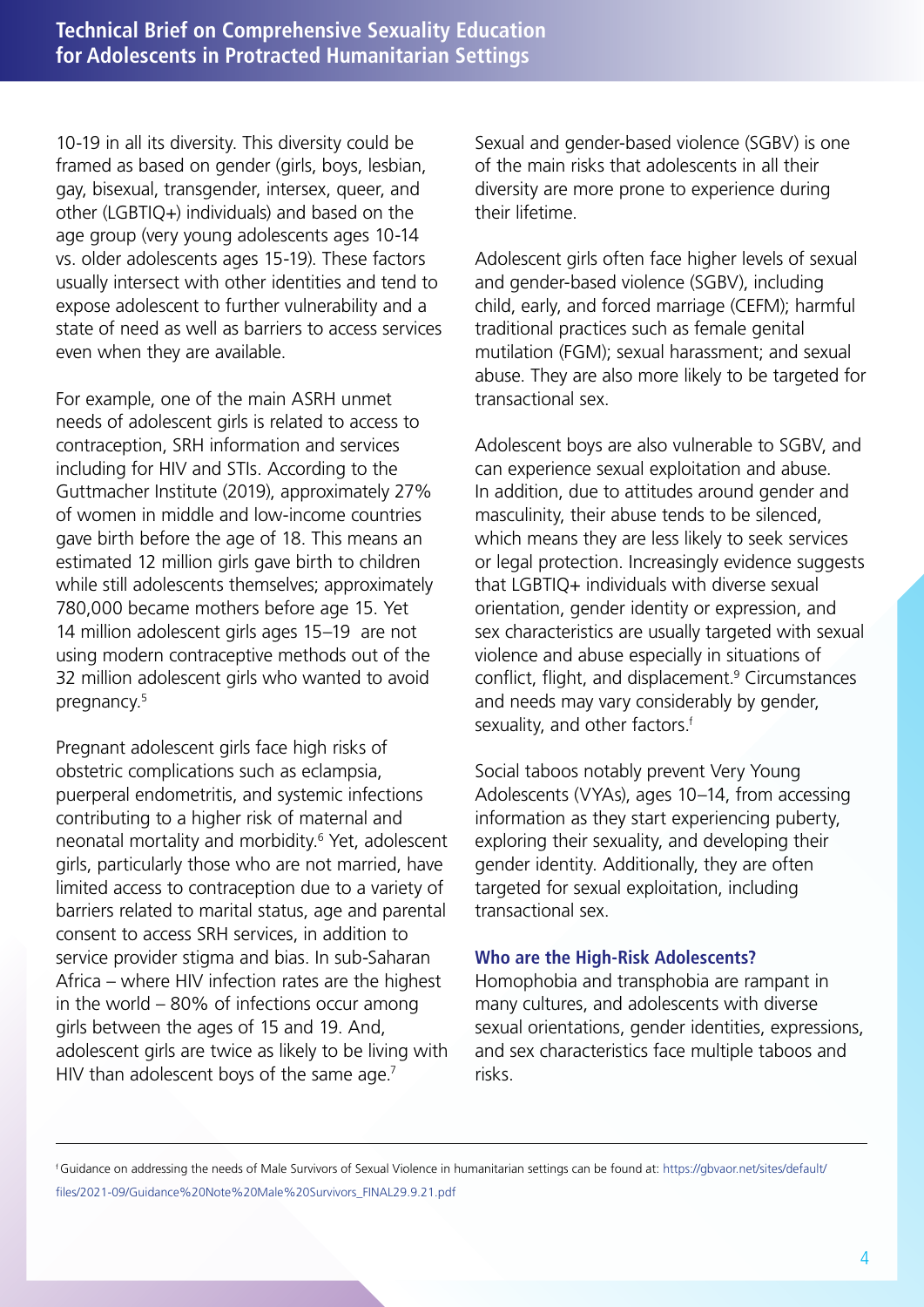Other vulnerable groups include adolescents with disabilities; out-of-school adolescents or those engaged in forced labour; adolescent girls at risk of early and forced marriage and unions (CEFMU); adolescents from ethnic or other minority groups; heads of households facing humanitarian situations; and migrant refugees. These groups risk compromised health outcomes, combined with restricted access to life-saving information and services and restrictive social norms.

### **What is Comprehensive Sexuality Education (CSE)**

At IPPF, CSE is understood as a "holistic, developmental and age appropriate, culturally and contextually relevant and scientifically accurate learning process grounded in a vision of human rights, gender equality, sex positivity and citizenship."10

CSE emphasizes participatory teaching approaches to personalize information, strengthen communication and decision-making skills, and empower young people to be agents of change. An evaluation on current CSE trends and practices<sup>11</sup> concluded that CSE programmes emphasizing gender, power, and rights through "an empowerment approach to CSE," especially for girls and marginalized young people, improved their recognition of themselves as equal partners in relationships and protection of their bodies. Such approaches were found to be more likely to reduce STIs and unintended pregnancy.

CSE is typically implemented by integrating into formal education and school curriculums. However, adolescents who are out of school also have a **right** to ASRH information and services and are more vulnerable to misinformation and exploitation. CSE sessions for out-of-school adolescents can be held in a variety of settings, ideally identified by the adolescents themselves and scheduled at convenient times and places. UNFPA recently published the *International Technical and Programmatic Guidance on Outof-School Comprehensive Sexuality Education12* to specifically address this need.

"A comprehensive sexuality education curriculum is very important for all aspects of life, and therefore the program must be developed in line with Palestinian culture." 19-year-old Palestinian adolescent girl interviewed for this brief

CSE and health information sessions differ in that the sessions focus on providing facts on SRHR topics and promoting access to services in the community. They often reflect 'one-way' communication where the facilitator provides information to adolescents.

CSE, on the other hand, is a process with clear learning objectives, delivered over time, using a specific methodology informed by evidence and adapted to the local context. It is designed to measure and address beliefs, values, attitudes, and skills, which can increase adolescents' ability to care for themselves and others in the realm of intimacy and sexuality. It supports lasting and generational changes in knowledge, attitudes, and values.13, 14

CSE must be culturally relevant and appropriate to the context and it may include the following characteristics:

- scientifically accurate
- **incremental**
- age and developmentally appropriate
- curriculum based
- based on a human rights approach
- conscious about the intersecting barriers that face young people
- inclusive of all diverse individuals
- based on gender equality
- develops life skills needed to support healthy choices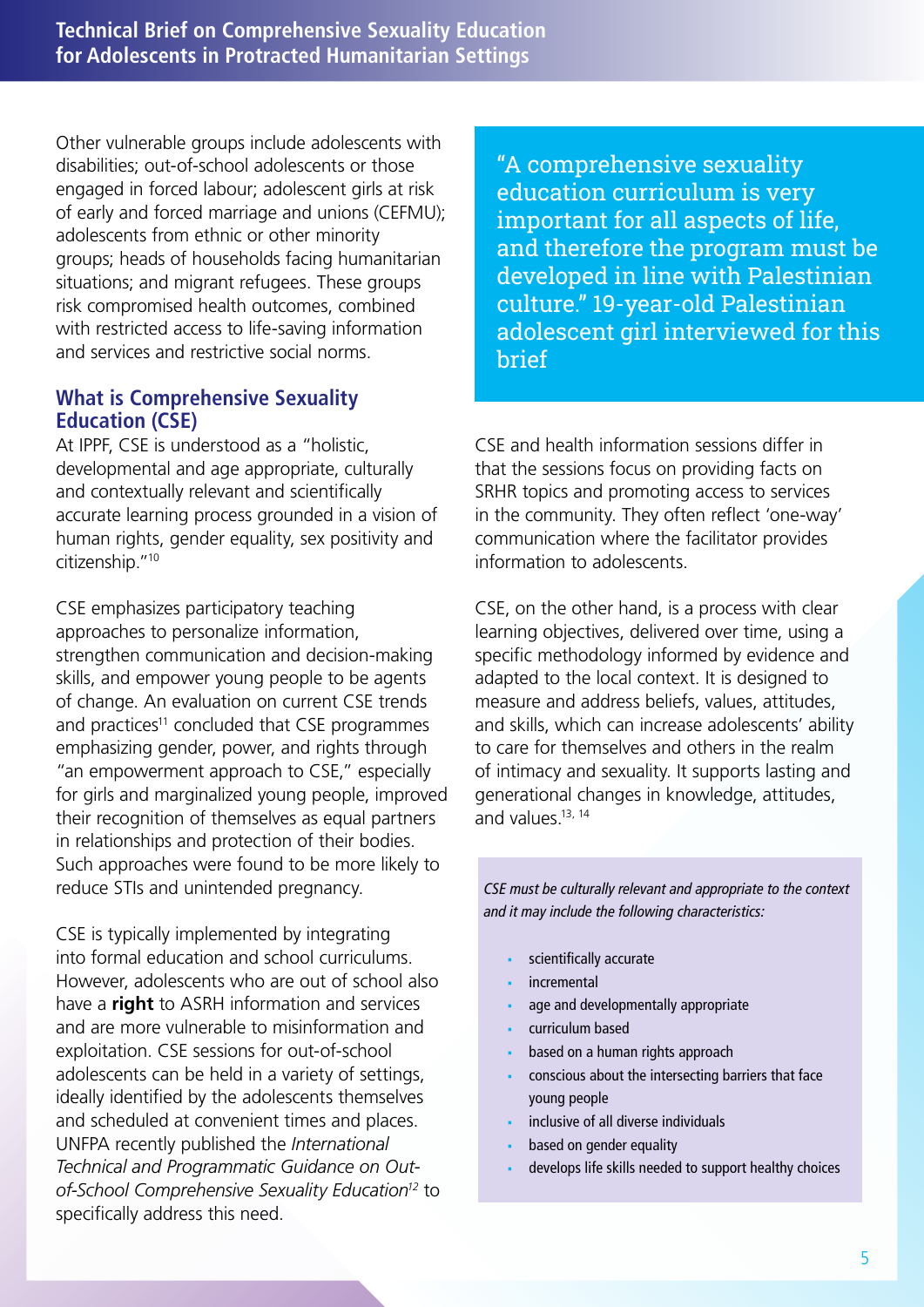## **Understanding Humanitarian Emergencies**

"A humanitarian crisis is a situation in which human suffering is at a high level. The basics of human well-being are in danger." 15-yearold Indonesian adolescent girl interviewed for this brief

A humanitarian emergency occurs when the human, physical, economic, or environmental damage from an event, or series of events, overwhelms a community's capacity.15 The event can occur naturally or be man-made, and it can also result from the combination of man-made and environmental disasters. The onset of an emergency can be sudden or gradual.

Protracted crises are environments in which a significant proportion of the population is acutely vulnerable to death, disease, and disruption of livelihoods over a prolonged period. In protracted crises, individuals might: 1) remain in their community; 2) flee their homes to other places within the same country; or 3) cross international borders and become refugees. A protracted setting may reflect some level of constancy or predictability. There may also be sudden spikes of conflict, displacement, and destabilization that significantly affect people's lives.

This brief focuses on protracted crisis settings that range from countries experiencing decades of conflict and displacement such as Palestine, Afghanistan, and the Democratic Republic of Congo (DRC) to long-term refugee hosting countries such as Lebanon, Jordan, Turkey, Colombia, Uganda and Kenya. Refugees may reside in camps or non-camp settings within host communities.

#### **ASRH in Humanitarian Emergencies**

ASRH is a critical health issue in humanitarian crises, and adolescents are often over-looked

as a vulnerable group. However, there are critical life-saving services for adolescents living in humanitarian emergencies. These include preventing adolescent pregnancy, unsafe abortion, and adolescent maternal mortality; providing services for adolescent survivors of GBV; and providing information and protection in preventing HIV and other STIs.

The risks adolescents face are compounded in a time of crisis. There is a breakdown in their protective and nurturing structures: their families, communities, schools, recreational outlets, and places of worship. They may face family separation and be exposed to violence, forced recruitment, sexual abuse, and exploitation. They may also be compelled to take on adult roles that they are ill-prepared for and are coerced into engaging in risky behaviours to survive, cope, or care for their families. As a result, the emotional and psycho-social impacts of adolescents living in a humanitarian crisis are immense.

"I think I am affected by a humanitarian crisis, it also affects us by climate changes, climate change is a new word for me and of the crisis or disasters is COVID-19 which made me scared and worry for my future." 13-year-old Kiribati adolescent boy interviewed for this brief

It is important to strengthen ASRH services and responses during all stages of humanitarian actions. CSE should be better promoted in protracted emergencies. During these crises, children become adolescents, and adolescents become adults as the humanitarian situation continues for decades. Some may not know another way of life. Uncertainty looms over their lives and impacts their physical and mental health, education, economic, and social-behavioural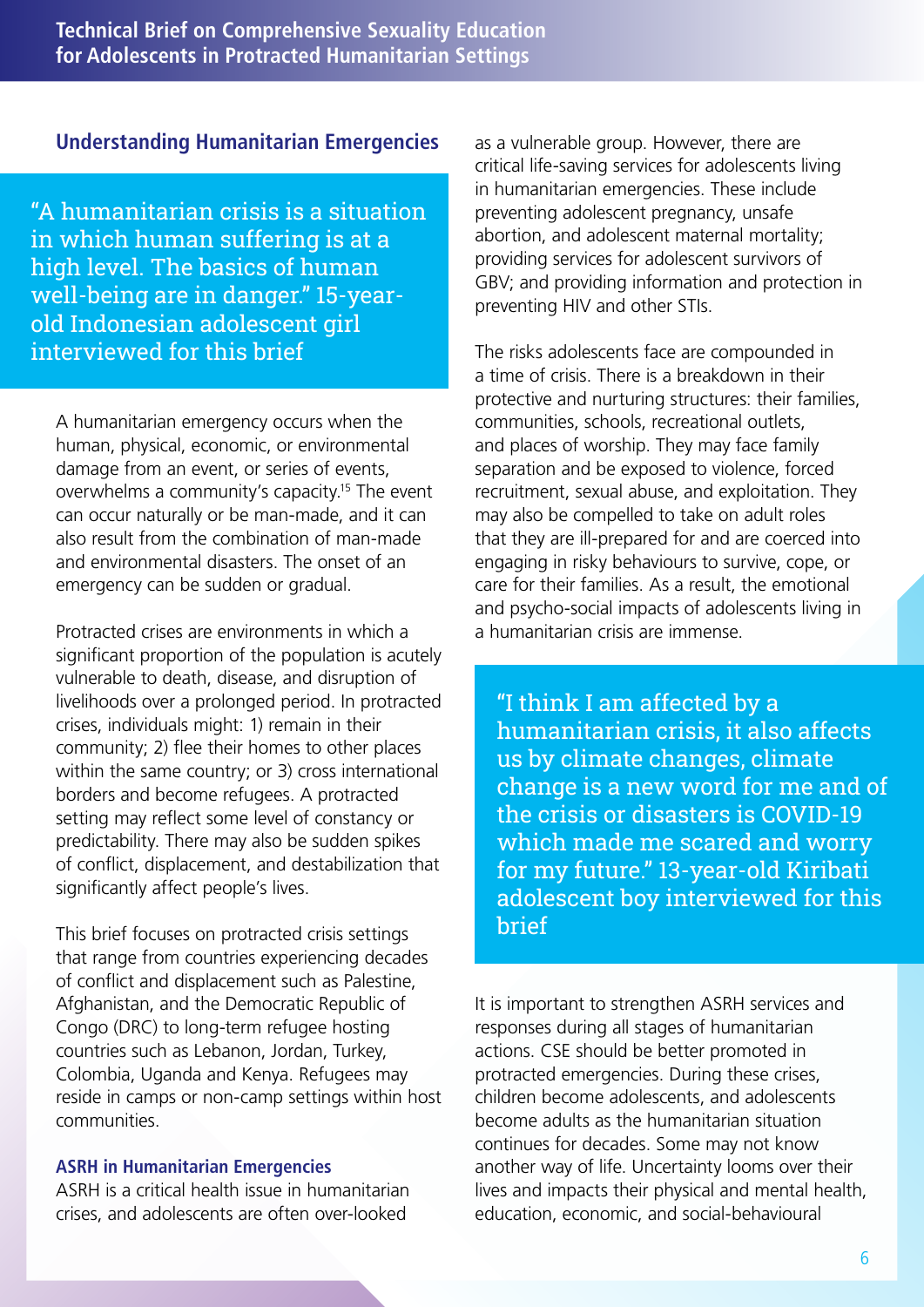outcomes. As a result, it is important to use a well-tested methodology and pedagogy – such as the one included in CSE – to approach their information and learning needs regarding sexuality, health, well-being, and relationships.

## **SECTION 2 PROMISING PRACTICES OF CSE AND ASRH EDUCATION IN PROTRACTED HUMANITARIAN SETTINGS**

Depending on the context, programming for protracted crisis settings may mirror long-term development programming in a low-income country. That is, where individuals may have lived for decades in displacement faced with poor infrastructure and limited access to basic services such as housing, food, education, and health for their communities.

The IPPF Member Association in Palestine – the Palestinian Family Planning and Protection Association (PFPPA) – introduced CSE by contextualizing the *It's All One*16 curriculum in 2012. Peer educators conducted community outreach sessions in Hebron and in refugee camps in the West Bank and the Gaza Strip as well as within schools, youth centres, and women's centres. In Lebanon, the Lebanese Association for Family Health (SALAMA) trained Syrian refugee peer educators, mainly reaching Syrian refugee adolescents and youth but also young people form the host community. At the height of the COVID-19 pandemic<sup>17</sup> when movement was severely restricted, PFPPA engaged 70 peer educators to conduct over 280 digital sexuality education sessions in the West Bank and Gaza via Zoom and WhatsApp. SALAMA made videos with and for young people that were posted on Facebook to be viewed when they had time and privacy; these were well received by Syrian refugees.

PFPPA and SALAMA both stated that implementing the outreach model was effective among young people, especially among those with no consistent access to school and those who were marginalized due to gender, disability, and poverty. They found that young people also

know where to find other young people outside of formal education structures. As a result, peer communication is easier and there is a deeper level of trust and relatability.

Both Member Associations reported that it is hard to capture conversations and lessons that happen outside a structured CSE or ASRH session. Once young people identify their peers as trusted messengers of information, the formal sessions organically evolve into personal conversations, interactions through social media, and assistance to seek ASRH services. This approach was specifically successful among young people between the ages of 15 and 24.

"Those topics (referring to CSE topics) were useful but limited, because the teachers might feel that these topics were not suitable for us considering of our age, we can feel the awkwardness." 13-year-old Filipino adolescent girl interviewed for this brief

In Colombia, armed conflict has lasted for more than 50 years and caused widespread displacement. For more than 20 years, Profamilia has been implementing CSE programmes for displaced young people. The organization combined the *It's All One* curriculum together with UNFPA's *Operational Guidance for CSE: a focus on human rights and gender.18* Recently, Profamilia also incorporated UNESCO's *International Technical Guidance on Sexuality Education.19* The CSE modules are between 20–80 hours in length, depending on the context and the location (schools, temporary shelters, sports centres, cultural centres, etc.). The development and updates to this contextuallydesigned curriculum demonstrates the ability to implement actions in a protracted setting; the crisis sometimes involves periods of relative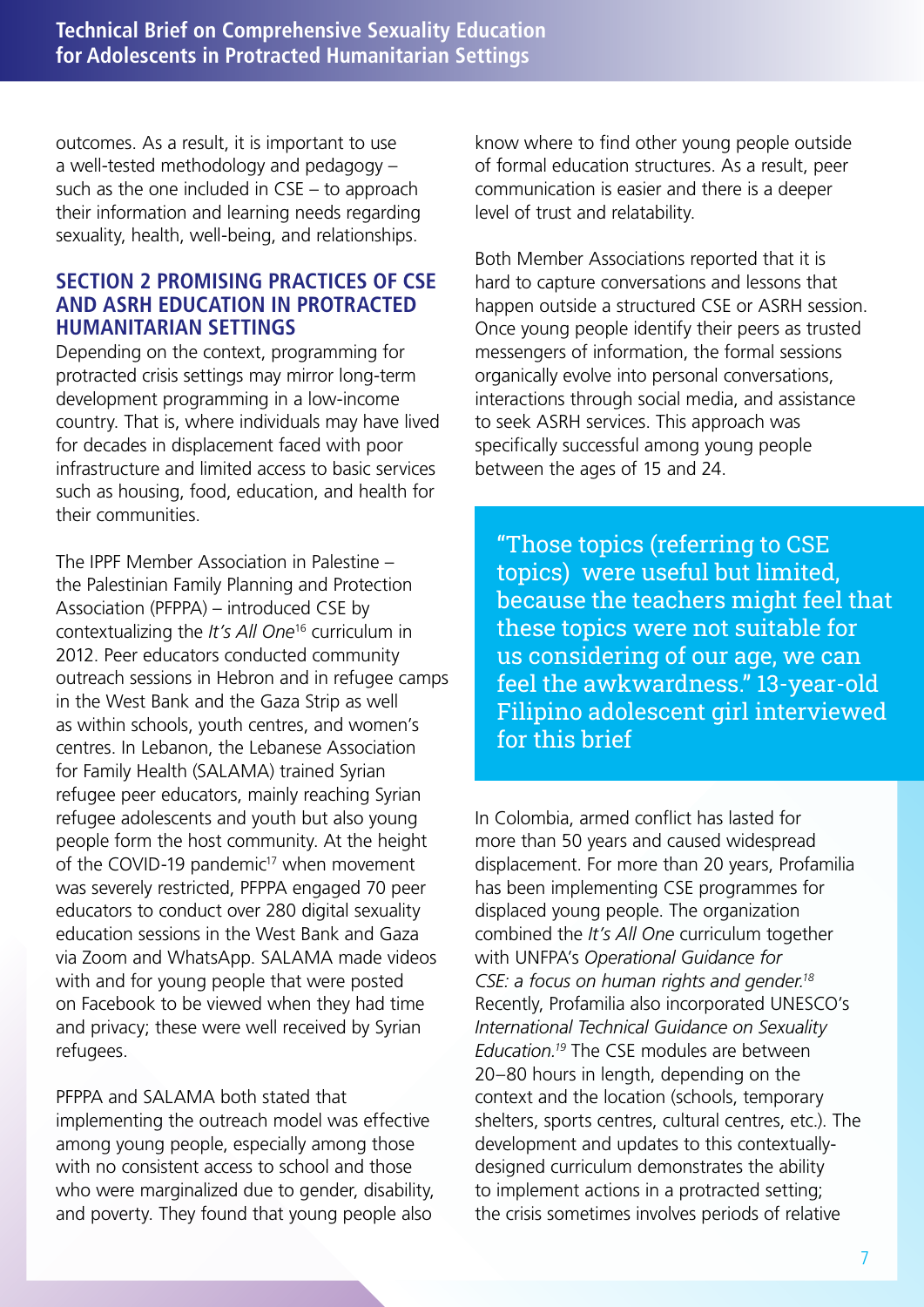'stability' that facilitate the such programme implementation. At the same time, consultations with young people and outreach to marginalized groups were also possible because the affected population became aware of informal community structures and coordination mechanisms within their existing environment.

In 2013, Save the Children and the Women's Refugee Commission in Goma, DRC<sup>20</sup> trained peer educators on the *My Changing Body: Fertility Awareness for Young People*21 curriculum, specifically targeting VYAs ages 12–14 through in-school peer education. They also designed a separate curriculum for pregnant adolescents and adolescent mothers run at a health facility.

While it was a short, pilot project, the findings shared valuable lessons on implementing CSE in protracted, insecure humanitarian settings. Due to a fluctuating security situation, schools were damaged and closed and when schools re-opened, students had a rigorous schedule to make-up for lost time. Both teachers and students also had to physically restore their own schools, restricting the time adolescents had for any other activities which affected the number of in-school CSE sessions that could be conducted. In many contexts, parents and teachers are unaware of participatory methods that involve young people in community solutions and education outcomes. Building knowledge and acceptance among gatekeepers is a gradual process, which the programme design must keep in mind.

Finally, increased knowledge and improved attitudes must be supported by essential supplies and services. Several female peer educators, for example, revealed that while they raised awareness on menstrual hygiene, they still faced a lack of menstrual hygiene products, inadequate toilet facilities, and inadequate waste disposal methods that forced them and their female peers to miss school during their menstruation. To address this, Save the Children facilitated setting up Menstrual Hygiene Committees at schools, consisting of a female teacher and female peer

educators to ensure supplies were available at latrines and directly to the girls when they needed supplies. Save the Children provided these committees with sanitary napkins, soap, laundry detergent, bins, and gloves for waste management. While this is not a sustainable solution, it points to a wider issue: implementing CSE without access to services ultimately compromises ASRH outcomes.

Given the risks faced by adolescent girls, there tends to be a greater effort to target female adolescents in CSE than their male counterparts. For example, the Adolescent Mothers Against ALL Odds (AMAL) Initiative<sup>22</sup> was designed by CARE to meet the needs of pregnant adolescents and first-time mothers affected by crisis while also addressing issues of gender, power, and social norms. The project was implemented in Syria and the evaluation found a reported 34% increase in self-esteem, confidence, ability to communicate on SRH matters, and health-seeking capacity. Qualitative findings reflected an increased acceptance of using contraception post-marriage.

In Cox's Bazar, Partners in Health and Development (PHD) – with support from the Women's Refugee Commission – implemented the Skilled Girl Force Project. They used the *I'm Here Approach,*23 which is a set of steps and tools designed to help humanitarian actors identify, engage, and to be accountable to the most marginalized adolescents. Adolescent girls facing limited mobility and restrictions in leaving their house were identified and 300 girls were trained to implement the I'm Here Approach and provide CSE to the most-hard-to-reach girls. A key recommendation from this project was to include questions on mobility that identify related barriers and changes in access to programming from childhood to early adulthood, including specific screening questions to identify marginalized groups such as married adolescents.

The *Boys on the Move*<sup>24</sup> model developed by UNFPA and UNICEF is a life-skills programme for unaccompanied adolescent male migrants and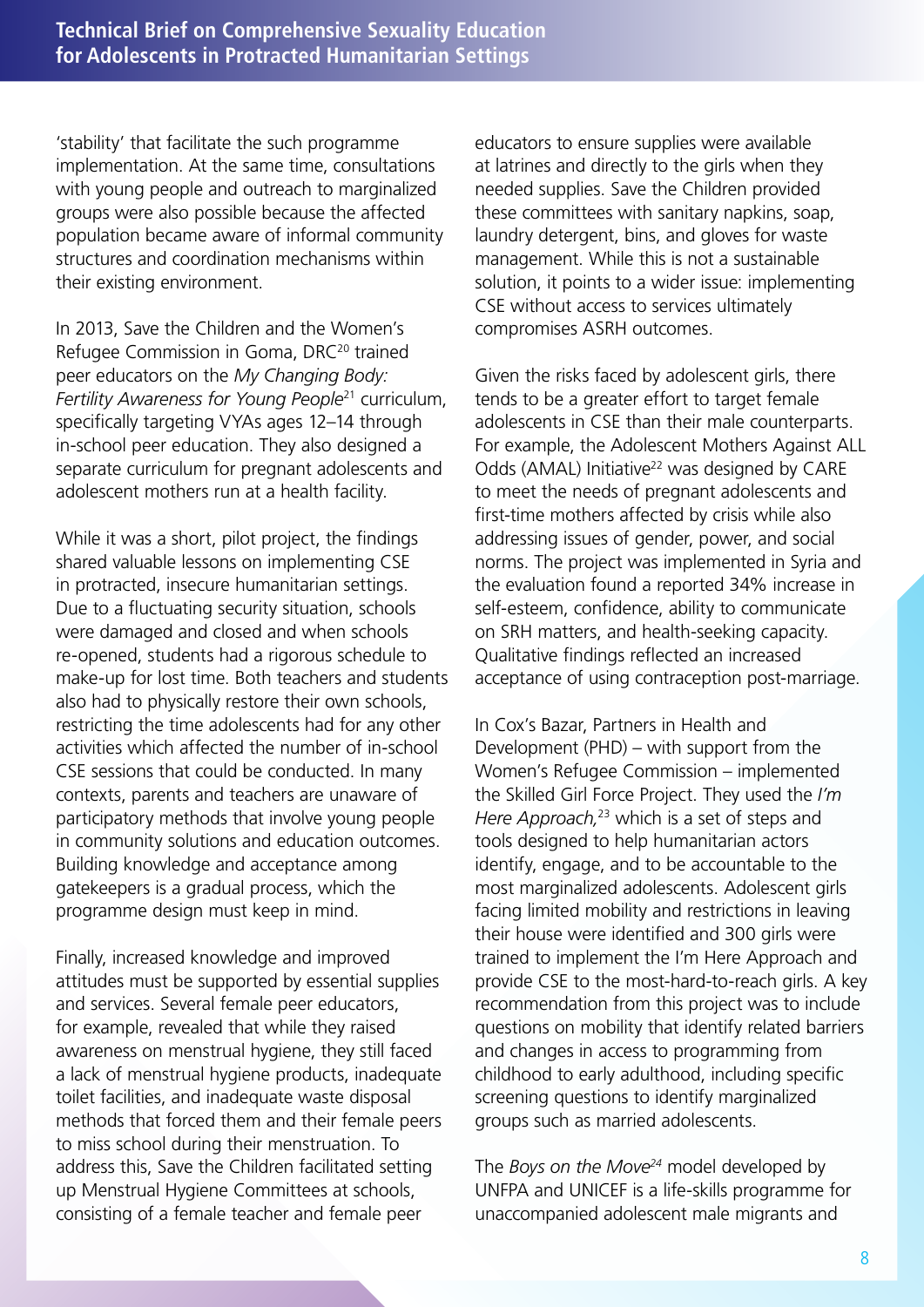refugees. The objective is to create a safe space for boys and men to reflect on their experiences and develop coping and interpersonal skills in order to make informed decisions on their bodily autonomy, sex, sexuality and relationship.

All programmes were designed with common and essential criteria to promote change in ASRH behaviour as well as improve access and utilization of ASRH services. The common features that made interventions effective and successful are:

**Meaningful and active participation of young people** at every stage of the project cycle to ensure that programmes truly respond to their needs and context. **Involvement of caregivers, teachers, health workers, and the community** to understand the risks faced by young people and the importance of ASRH; to remove barriers to access information and services; to build their confidence and skills in communicating with young people about ASRH issues; and to advocate on their behalf. **Linkages to services** to ensure youth-responsive and gender-responsive health services are available for young people to receive ASRH services in a safe and nonjudgemental environment.

**Advocacy** to shift norms and policies to enable young people to have unrestricted access to ASRH information and services

# **SECTION 3 ANALYSIS OF THE CURRENT LANDSCAPE OF CSE PROGRAMMING**

Health and ASRH agencies increasingly recognize the importance of promoting ASRH programming in humanitarian settings. However, an urgent need remains: scaling up CSE programming in development settings which can be replicated in humanitarian emergencies, especially in a protracted response.

# **ASRH and Multi-Year Funding in Humanitarian Response**

The project examples cited above engaged a

holistic model to ASRH programming. Yet, most are short-term, donor-influenced projects rather than systematic programming modalities that can be brought to scale. ASRH continues to be 'project' driven and implemented through pilot projects. In 2013, the Women's Refugee Commission and Save the Children conducted a mapping exercise to determine the number of ASRH programmes implemented through humanitarian funding appeals. They found that proposals for ASRH programmes comprised less than 3.5% of all health proposals per year and the majority went unfunded.25 The exercise also revealed that only 37 programmes between 2009–2013 focused on ASRH for 10–19-year-old adolescents.

Humanitarian funding cycles also tend to be short-term and ear-marked, which makes it difficult to measure long-term social improvements and lasting change in ASRH knowledge, attitudes, and behaviour of adolescents.26 This results in high staff-turnover of teachers and health workers, and the constant need to re-prioritize ASRH to ensure health workers' commitment and skills in providing the full range of SRH services to adolescents.

# **Peer Education in Humanitarian Settings**

The peer educator model remains a popular method of running CSE and health education sessions in most development and humanitarian programming. Peers trust each other and often rely on each other for information and counselling. Also, this is particularly suited for community-based and cost-effective programmes and provides strong benefits to peer educators themselves by improving their communication and leadership skills.27

The peer educator approach does however come with some limitations. A review on commonly accepted best practices for ASRH programming<sup>28</sup> revealed that while programmes succeed in information sharing, they have limited impact on promoting healthy behaviours and improving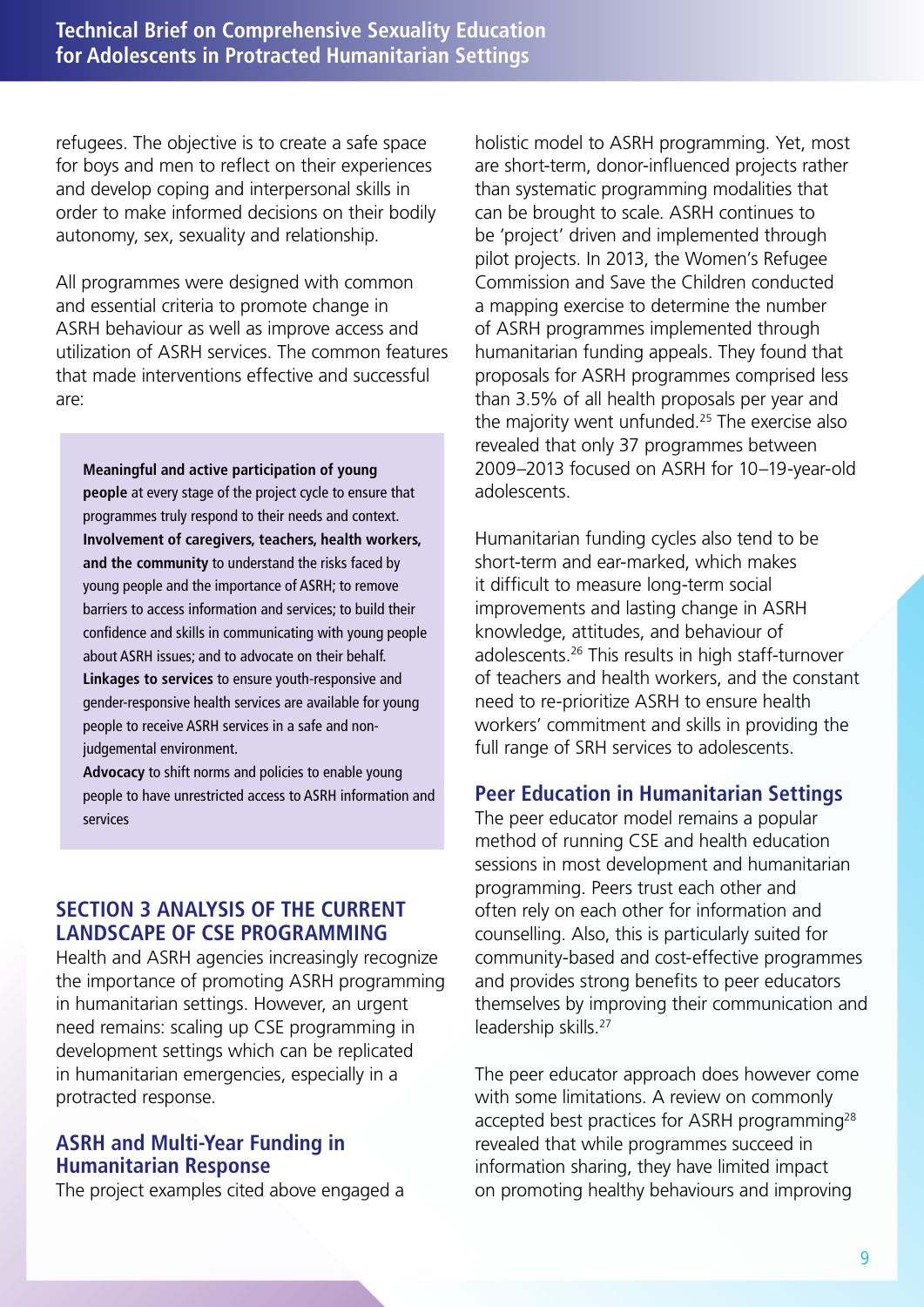health outcomes. Five meta-analyses showed that peer education programmes mainly benefit peer educators rather than the intended beneficiaries.

Programmes continue to favour older adolescents and youth to become peer educators. Yet, they still ignore the needs of Very Young Adolescents (VYA) and the need for ASRH awareness and prevention among this age group to create long-lasting change. Youth interviewed for this statement also indicated that they wished CSE was more systematically taught in schools and taught at younger ages.

Still, peer educators do contribute towards information sharing and young people interviewed for this statement were keen to learn from them and to become peer educators themselves. Integrating a well-managed peer education as part of a larger holistic ASRH programme package can therefore increase its effectiveness.

In 2013, UNFPA developed the Peer Education on Youth Sexual and Reproductive health in Humanitarian Settings: Training of Trainers Manual adapting the peer education approach to address the challenges faced in humanitarian settings. This manual offers sessions to be delivered over eight days and was pilot-tested in Hargeisa, Somalia, and the Choucha Camp in southern Tunisia. This resource can be adapted in protracted emergencies.

In protracted emergencies, peer educators can deliver key ASRH information in a variety of locations and mediums (i.e., physical and virtual). They can be trained to conduct outreach sessions to marginalized adolescents, such as those with limited mobility due to gender or disability or to adolescents unable to access formal spaces due to security restrictions and/or the breakdown of transportation infrastructure.

# **Linking CSE to ASRH Services**

Awareness and knowledge can be affected by whether young people receive quick ASRH sessions or an intensive CSE curriculum. Ensuring the link to youth-centred services (accessing contraception and safe abortion care, STI testing, attending antenatal care visits, benefiting from facility-based deliveries, receiving GBV services, etc.) is however harder to implement in a consistent and comprehensive way, especially in a crisis setting. This remains a critical gap to reaching impactful change in ASRH outcomes. CSE interventions should be linked to provision of ASRH services, at the facility and community level. Furthermore, ASRH services must be embedded within the routine delivery of reproductive, maternal, newborn, child, and adolescent health and nutrition (RMNCAH+N) services. It is also important for trained youth-friendly health providers to consider ASRH part of an essential package of primary health services. Additionally, in a humanitarian context, funding for reproductive and maternal health services are less likely to be phased out compared to stand-alone ASRH programmes. This means that integrating ASRH into RMNCAH+N ensures the stability of service provision for adolescents.

## **Programming for Vulnerable Adolescents**

Guidance and evidence are scarce on how to reach the many vulnerable adolescents, especially in crisis settings. Adolescent girls experience disproportionately high risks, compounded threats, and adverse health outcomes compared to other vulnerable adolescents. However, focusing ASRH programmes solely on adolescent girls might distract resources from accomplishing an all-inclusive model of ASRH programming. Adolescent girls are readily identified when determining vulnerable groups while other harderto-reach, marginalized groups who require more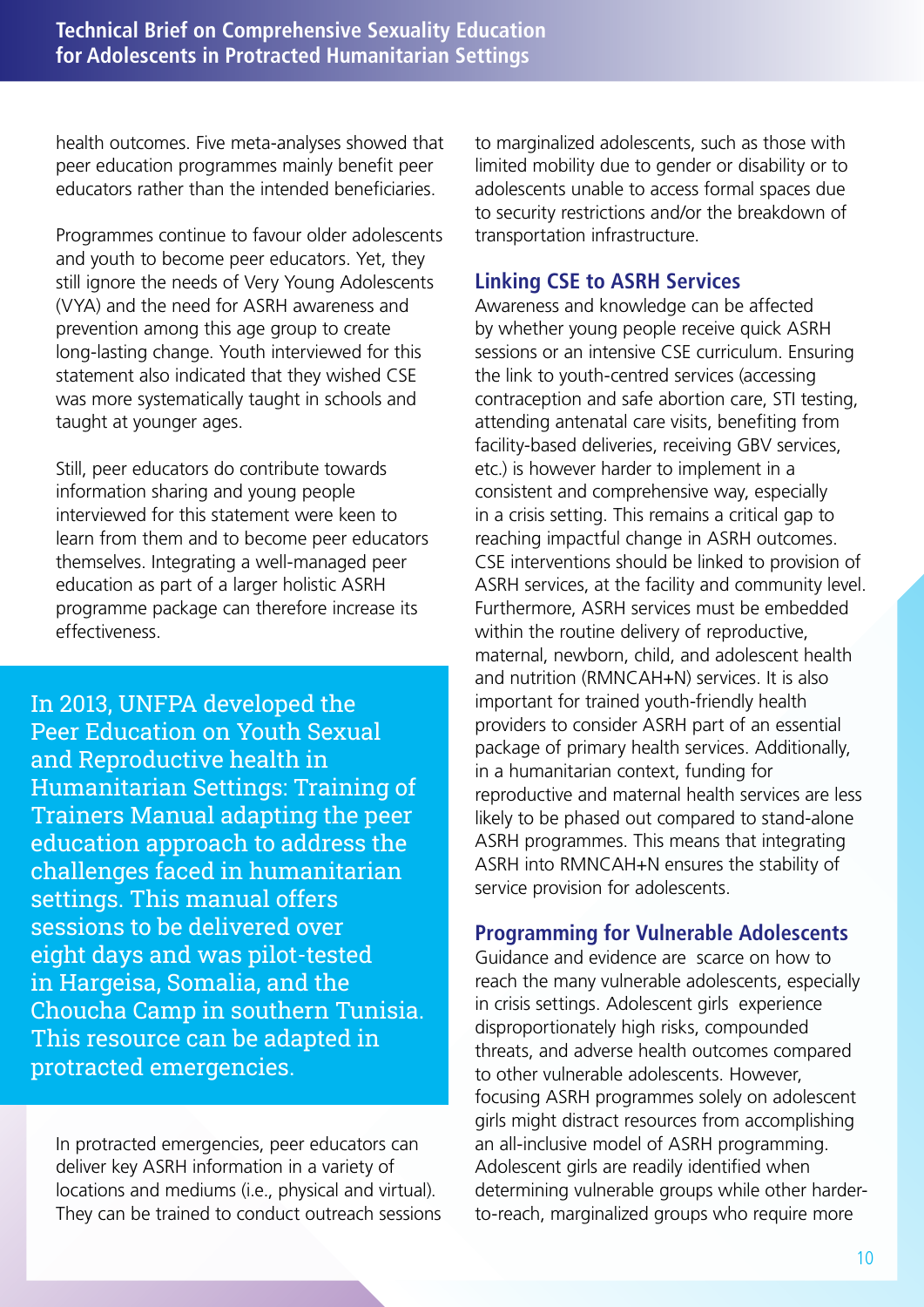complex programming are not as easily identified. These groups include adolescents with disabilities, male adolescents experiencing SGBV, and LGBTQI adolescents among others. A programme's value therefore lies in seeking ways to enhance programming – including for adolescent boys and vulnerable groups – rather than detracting resources from programming for adolescent girls.

# **Coordination and Collaboration to Maximize Impact**

A common and unified approach for agencies working in the same humanitarian response and targeting ASRH is important to maximize resources, avoid duplication of efforts, and expand reach. Setting up ASRH Working Groups<sup>9</sup> is a strong first step for coordination. Another approach includes collaboration, consisting of jointly developing and utilizing materials; combined trainings; and a common use of ASRH friendly service points.

Contextualization of resources with meaningful participation of adolescents is the ultimate goal. Successful projects show that adolescent participation was one of the fundamental principles in implementing a CSE programme. Maximizing the existing contextualized resources rather than agency-specific curriculums so that a common resource can be used in the same setting should be considered. For instance, a contextualized manual developed by one agency in Cox's Bazar or for Syrian adolescent refugees living in the Bekaa Valley can be utilized by all agencies working in the same location, rather than duplicating the process.

## **SECTION 4 RECOMMENDATIONS ON EXPANDING CSE IN PROTRACTED HUMANITARIAN SETTINGS**

This section outlines recommendations for IPPF Member Associations, followed by recommendations for the wider humanitarian community recommendations are based on the following:

- **Guidelines from the Adolescent Sexual and Guidelines from the Adolescent Sexual and** Reproductive Health (ASRH) Toolkit for Humanitarian settings.29
- Consultations with young people ages 10–14, 15–19, and 20–24, facilitated by IPPF Member Associations.
- Documentation and examples of promising practices by IPPF and peer agencies implementing CSE in humanitarian contexts.

# **Recommendations on CSE programming in protracted settings**

IPPF Member Associations are well-positioned to advance CSE programming in protracted humanitarian environments by implementing the following recommendations:

- **1. Train staff and youth volunteers on the Minimum Initial Services Package (MISP)30 for Reproductive Health and the ASRH Toolkit in Humanitarian Settings.** Both Profamilia and the Family Planning Organization of the Philippines (FPOP) recommended that these trainings be conducted as part of emergency preparedness efforts as well as conducted routinely for new staff given high levels of turnover in emergencies. This will complement the knowledge of Member Associations on CSE curricula, such as the *It's All One* curriculum. It will also help them integrate CSE curricula and ASRH programming within a humanitarian framework.
- **2. Aim to 'be flexible'** and **'think outside the box'.** This is a recurring recommendation from Member Associations who have implemented ASRH programmes in humanitarian settings. For example, referring to CSE by another term – **content and approach are more relevant than the**

<sup>9</sup>The ASRH Working Group is recommended to be set up as a sub-working group to the SRH Working Group which is part of the Health Cluster.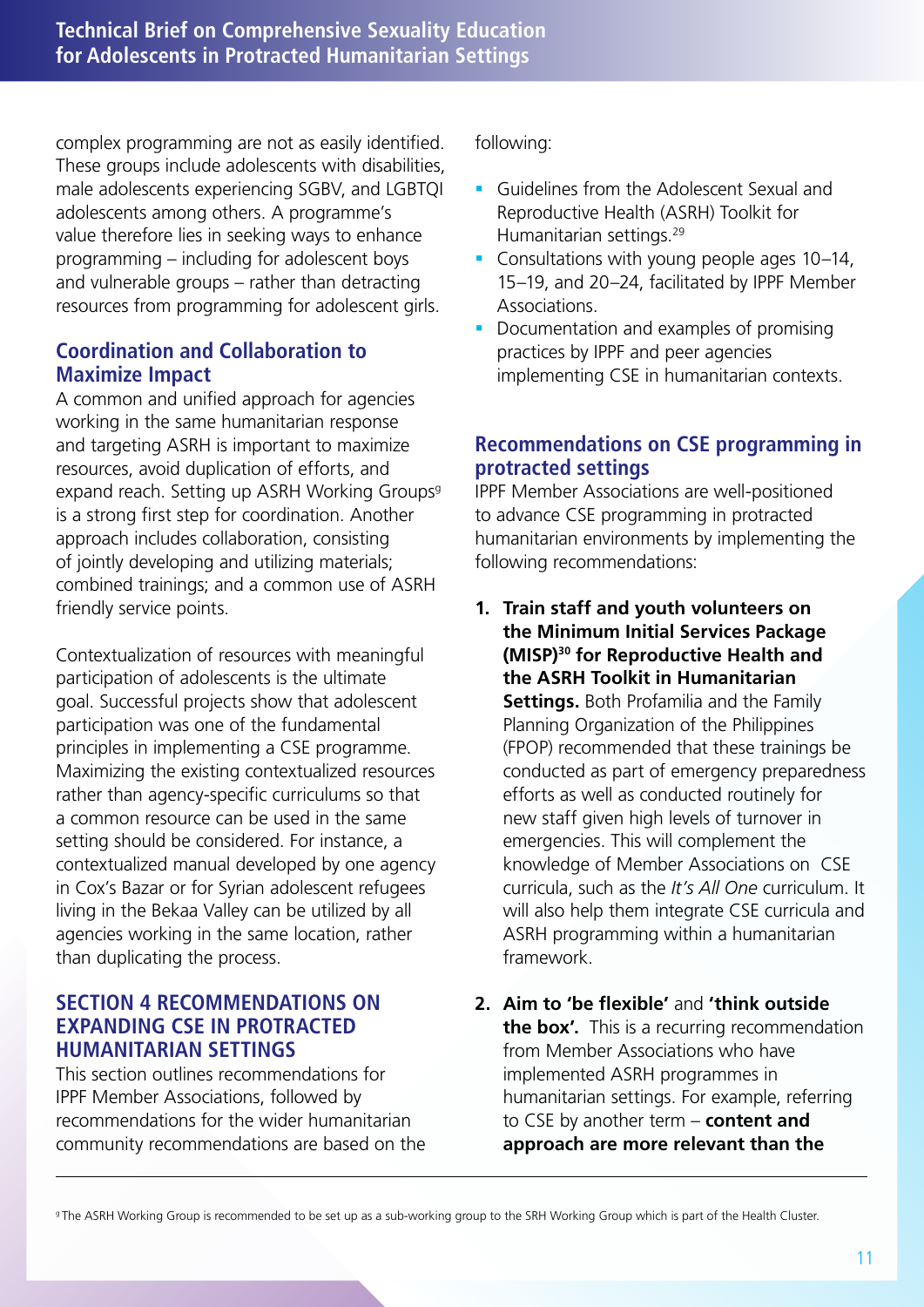**label** – or seeking alternative solutions to in-person sessions. Trusted modalities of integrating ASRH sessions into IPPF's mobile medical teams or referring young people to youth drop-in centres can remain as standard programming benchmarks while expanding options based on the context, especially when it comes to reaching marginalized young people.

**3. Conduct comprehensive community mapping exercises to inform your understanding of the intersecting vulnerabilities that young people especially adolescents are facing.** These vulnerabilities include chronic poverty, protracted violence, conflict and displacement, coupled with weak health, education and protection systems which provide a backdrop to adolescents' lives. Also, ensure that your ASRH and CSE interventions are inclusive to the needs of adolescents in all their diversity based on gender, age, race, wealth, ability, status and sexual orientation.

After the 2018 earthquake in Lombok, Indonesia, the Indonesia Planned Parenthood Association (IPPA) and UNFPA Indonesia established a Youth Forum to discuss SRH issues faced by young people and offer strategies and recommendations that were subsequently raised in the SRH subcluster.

**4. Know the needs of the young people you seek to serve.** Young people in protracted humanitarian settings are a diverse population with varying needs and aspirations. Before designing an ASRH intervention you need to learn about the population. Assess their

needs, understand their specific profiles, and their awareness, attitudes, and behaviours, especially on SRHR issues. Include the target population from the beginning at the needs assessment stage. Consider implementing participatory research approaches with young researchers from the community. Always aim to adapt and contextualize the activities and services to the specific context to meet the needs of the population through continuous feedback mechanisms. Finally, remember that the sexuality education curriculum can be adapted to the specific context and based on feedback from adolescents without having to alter the objectives and intended outcomes.

**5. Explore options to complement the peer education and youth volunteer model.** In-person sessions may not always be conducive and are not always the most costeffective option. The COVID-19 experience has demonstrated that a **digitalized humanitarian response** is possible, and **a hybrid model of in-person and digital mediums can be brought to scale.** The young people who were consulted in the development of this statement also noted that they appreciated the autonomy and privacy that digital mediums offered in accessing sensitive information.

When asked about how best to teach CSE, adolescents mentioned they prefer face to face modalities yet with COVID-19 that wasn't possible. "Honestly, I prefer meeting in person, but now it's a pandemic, so we go through digital media and that is easy to use to share knowledge or information." 15-yearold Indonesian adolescent girl interviewed for this brief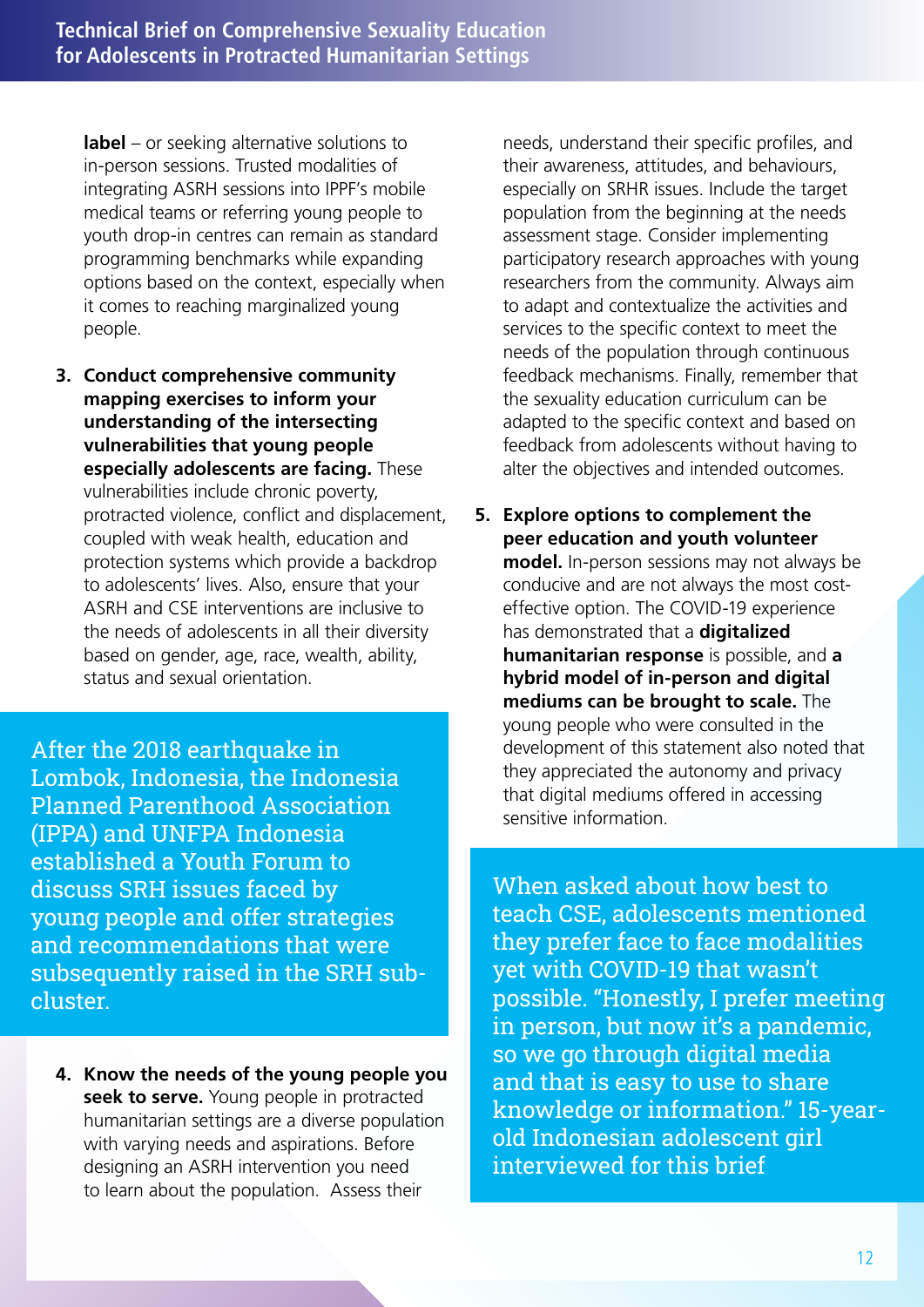- **6. Scale-up innovative CSE interventions that are implemented in development programmes to include adolescent refugees** who are hosted in the same countries. For example, IPPF's Get Up Speak Out for Youth Rights (GUSO)<sup>31</sup> project introduced an innovative approach of conducting CSE through WhatsApp groups for young people. The seven countries that implemented the GUSO project were in a development context – Ethiopia, Ghana, Indonesia, Kenya, Malawi, Pakistan, and Uganda – and four out of the seven countries host refugees living in protracted emergencies. This project model can be scaled-up to include refugee adolescents living in these countries.
- **7. Design and implement Very Young Adolescent (VYA) programmes to provide critical information and skills to adolescents before they enter their highest risk years.** These programmes should be intentionally designed in close cooperation with parents and teachers and, at a minimum, address menstrual hygiene management, life skills, sexual and reproductive health and care for survivors of sexual abuse and violence. Limited research and programming exist on VYAs in humanitarian emergencies. However, a VYA study<sup>32</sup> conducted with refugees (adolescents, parents, and community leaders) affected by protracted crises from Syria, Somalia, and Myanmar emphasized that puberty and sexual and reproductive health education is widely accepted and appropriate for VYAs. It also underscored the larger protection concerns for this age group and that health and protection programming are essential to address the often-overlooked risks to this group. Most importantly, safeguarding adolescents and other vulnerable groups is a duty of care for all IPPF and Member Associations

staff, volunteers and partners and it is their responsibility to raise any safeguarding concerns they have and reported them using the available tools such as the safe report platform: https://secure.ethicspoint.eu/domain/ media/en/gui/107397/index.html. h

When asked about suggestions for topics to be included in CSE sessions, a 17-year-old Filipino adolescent male interviewed for this brief mentioned "Teenage pregnancy, since during pandemic the increased numbers of teen pregnancy is alarming. I think, this is timely and relevant. SGBV topic also, since many were violated and not able to asked help. HIV and AIDS topics are also important, it effects and how could it be managed."

- 8. Remember that the **needs of adolescents in all their diversity are similar in different humanitarian contexts** and often overlap with the needs of other population groups. Therefore, the recommendation is to **adapt existing ASRH and CSE tools and guidelines** to the needs of the context rather than invest resources into creating new tools.
- 9. Ensure the availability of **rights-based accountability mechanisms** to help identify barriers to SRH information and services and improve access, especially for adolescents. In addition, promote **social accountability processes that prioritize the community, including young people participating** in decision-making.

h More information about IPPF's Safeguarding Policy for Children and Vulnerable Adults is available at: https://www.ippf.org/sites/default/files/Policy%20 1-17%20SAFEGUARDING%20CHILDREN%20AND%20VULNERABLE%20ADULTS.pdf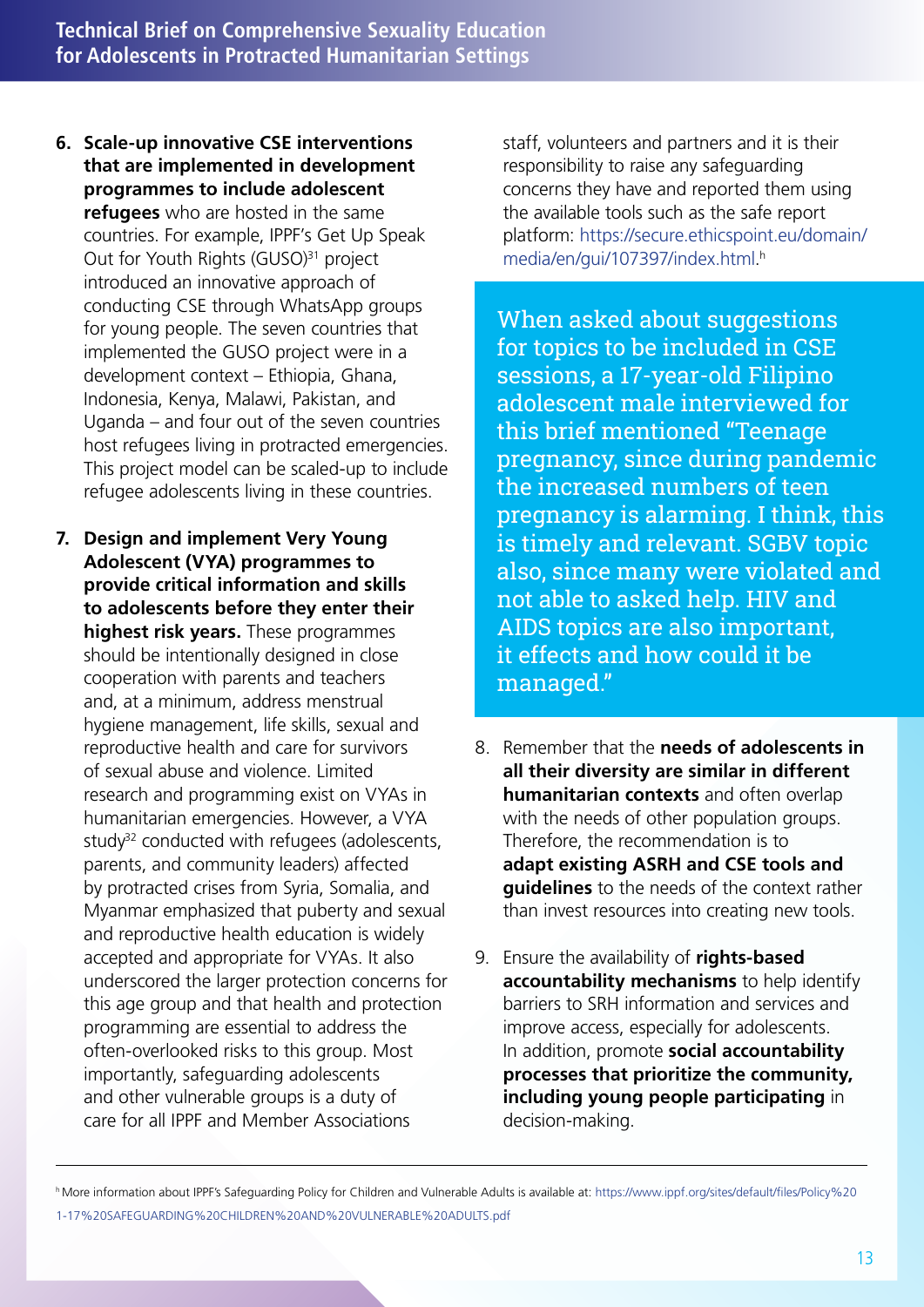# **Recommendations to the Humanitarian Community**

- **1. Prioritize ASRH information and services in the acute phases of an emergency.** This will likely result in ASRH programming being recognized, funded, expanded, and integrated into programming in protracted emergency settings. For example, the recently revised ASRH Toolkit specifically provides guidance on how to implement an adolescent-inclusive **MISP**i
- **2. Strengthen coordination of ASRH actors within the humanitarian structure and integrate CSE sessions with other humanitarian interventions.** An important element of the MISP is coordination. Coordinating for ASRH at an acute stage provides the opportunity to communicate with various clusters and actors across different sectors. While the cluster system may move into different phases and take on different modalities in a prolonged crisis setting, it is critical for ASRH actors to be embedded in the humanitarian response mechanisms. There is opportunity for every sector – protection, education, health, water and sanitation, shelter, camp management – to contribute to adolescent health and well-being.
- **3. Promote integrated, multi-sectoral programming,** a protracted setting can benefit from a forum such as an Adolescents and Youth Working Group.<sup>j</sup> This group would

include representatives from different sectors, adolescent and youth representatives who work together to fulfil programming for young people. A goal should be to integrate adolescent specific considerations across every sector where possible and to keep them separate only when it is not feasible or fails to adequately address adolescents' needs.

- **4. Establish partnerships and coalitions among agencies providing ASRH programming.** These partnerships can maximize resources and expand reach by conducting joint assessments; consultations and community sensitization; establishing a unified CSE curriculum; conducting trainings of peer educators and health facilitators; and jointly identifying and sharing spaces to conduct ASRH sessions. This also helps to expand reach through economies of scale.
- **5. Advocate and pursue opportunities for multi-year funding in line with the humanitarian-development nexus model.** Protracted emergencies specifically reflect the humanitarian-development nexus environment and have the capacity to implement the New Way of Working (NWOW) approach.<sup>k</sup> One of the key concepts of NWOW includes a multiyear timeframe for strategizing, planning, and financing operations in complex and protracted emergencies. A main barrier to ASRH programmes not moving beyond pilot projects is that they are short-term and

K The New Way of Working (NWOW) approach recognizes that greater collaboration, coordination, and coherence between humanitarian and development actors can be accomplished through collective outcomes, comparative advantage, and multi-year timeframes. https://www.unocha.org/es/ themes/humanitarian-development-nexus

i Refer to Chapter 4 of the Adolescent Sexual and Reproductive Health Toolkit for Humanitarian Settings. Available from: https://cdn. iawg.rygn.io/documents/ASRH%20Toolkit%202020%20Edition/English/ASRH%20Toolkit/Ch4%20uploads/IAWG-Toolkit\_Chapter-4. pdf?mtime=20210719203053&focal=none

j This group would ensure that young people are engaged in identifying their needs, risks, opportunities and threats, and offering adolescent and youthled solutions. An example is the Youth Task Force in the Za'atari Refugee Camp that is an action-oriented field-level forum focused on youth advocacy and coordination while addressing the cross-cutting needs of all population groups, and works toward advancing the youth agenda in humanitarian settings in line with the Global Compact for Young People in Humanitarian Action. Available from: https://www.youthcompact.org/blog/2020/6/1/youthtask-force-in-zaatari-refugee-camp-young-people-and-covid-19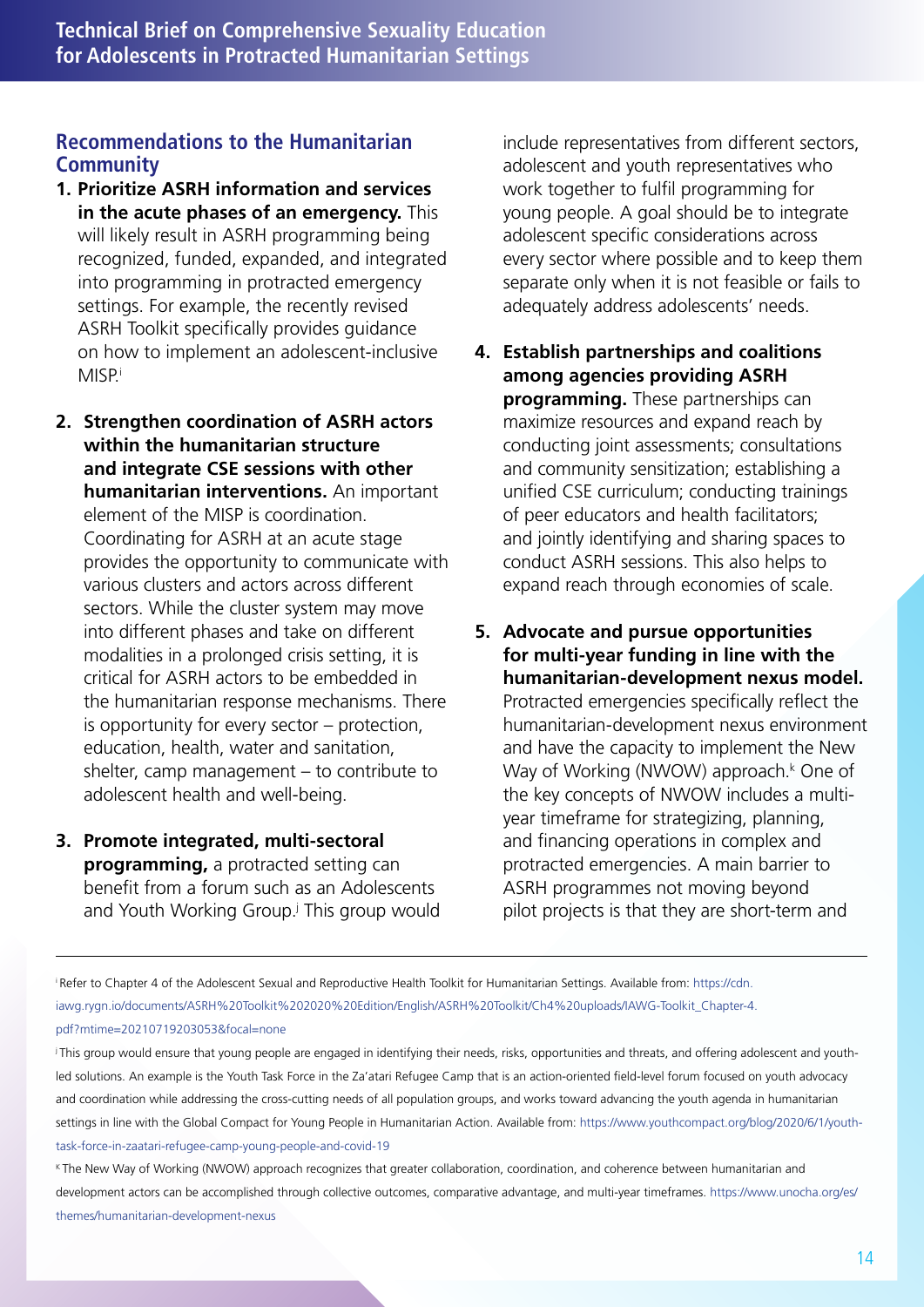have limited funding. However, protracted settings can reflect multi-year programming portfolios implemented by humanitarian agencies who have a long-standing footprint in those locations. Donor negotiations can include developing consortium models with other SRH or youth organizations to maximize funding and expand reach. Another approach is to merge programmes and have every RMNCAH+N, protection, or education project integrate adolescents and ASRH interventions.

- **6. Assess the availability and access to technology including mobile devices and internet through community mapping exercises.** Access is often seen as a barrier to digital humanitarian programming and digital health interventions (DHI). However, this could be mitigated with interventions such as the allocation of cash transfers and vouchers for mobile phones and internet access to promote access to digital services. Young people also prefer digital communication methods and can contribute to their design and implementation through community mapping exercises that assess young peoples' behaviour and barriers to access technology. Mapping exercises should also determine groups with restricted access so that the programmes can be designed to ensure that the most vulnerable are not left behind.
- **7. Reinforce a strong measurement mechanism to document impact and design data-driven programmes.** A

protracted setting allows the time and capacity to measure changes in attitudes and health-seeking behaviours. It also includes collecting nuanced indicators, such as how many young people who attended CSE sessions directly accessed services and the type of services they received, as well as the impact of CSE on their attitudes and behaviours, disaggregated by age and gender. The data generated must be consistently used to design and reshape programmes for evidence-driven programming and results.

**8. Integrate protection with the provision of ASRH services** to ensure a continuum of CSE programmes and services. A significant gap in humanitarian settings remains regarding how to reach and inform adolescent girls (and to a large extent, women as well) on protection issues such as physical safety, mobility, and SGBV. UNFPA's Women and Girls' Safe Spaces (WGSS) $33$  address this need through case management, referral, information, and response services. Safe spaces can be replicated in protracted humanitarian settings to also cater to hard-to-reach areas and to complement the outreach and mobile teams and clinics that usually provide protectionrelated information and services. ASRH services – that include ensuring access to contraception, comprehensive safe abortion and post-abortion care, care for survivors of sexual violence, STI/HIV testing and treatment, assisted deliveries for adolescent mothers and other sexual reproductive health services, and maternal newborn child and adolescent health and nutrition services – can be easily complemented by protection information, case management, and services. This allows adolescents to act on the information they receive through CSE programming and ensure a continuum of services and care.

## **Conclusion**

Protracted crisis settings provide some prospects for humanitarian programming that benefits from the lessons learned from long-term development programming. People affected by protracted crises may have lived in an uncertain environment for decades. As a result, communities and coping mechanisms have been formed, and have witnessed the threats and vulnerabilities of young people over time. These mechanisms seek to create more stable spaces where CSE sessions and a continuum ASRH services and protection can be conducted or combined with other outreach or youth programming initiatives. Partnerships and coalitions with governing bodies and other agencies have also been created, offering increasingly coordinated and established ways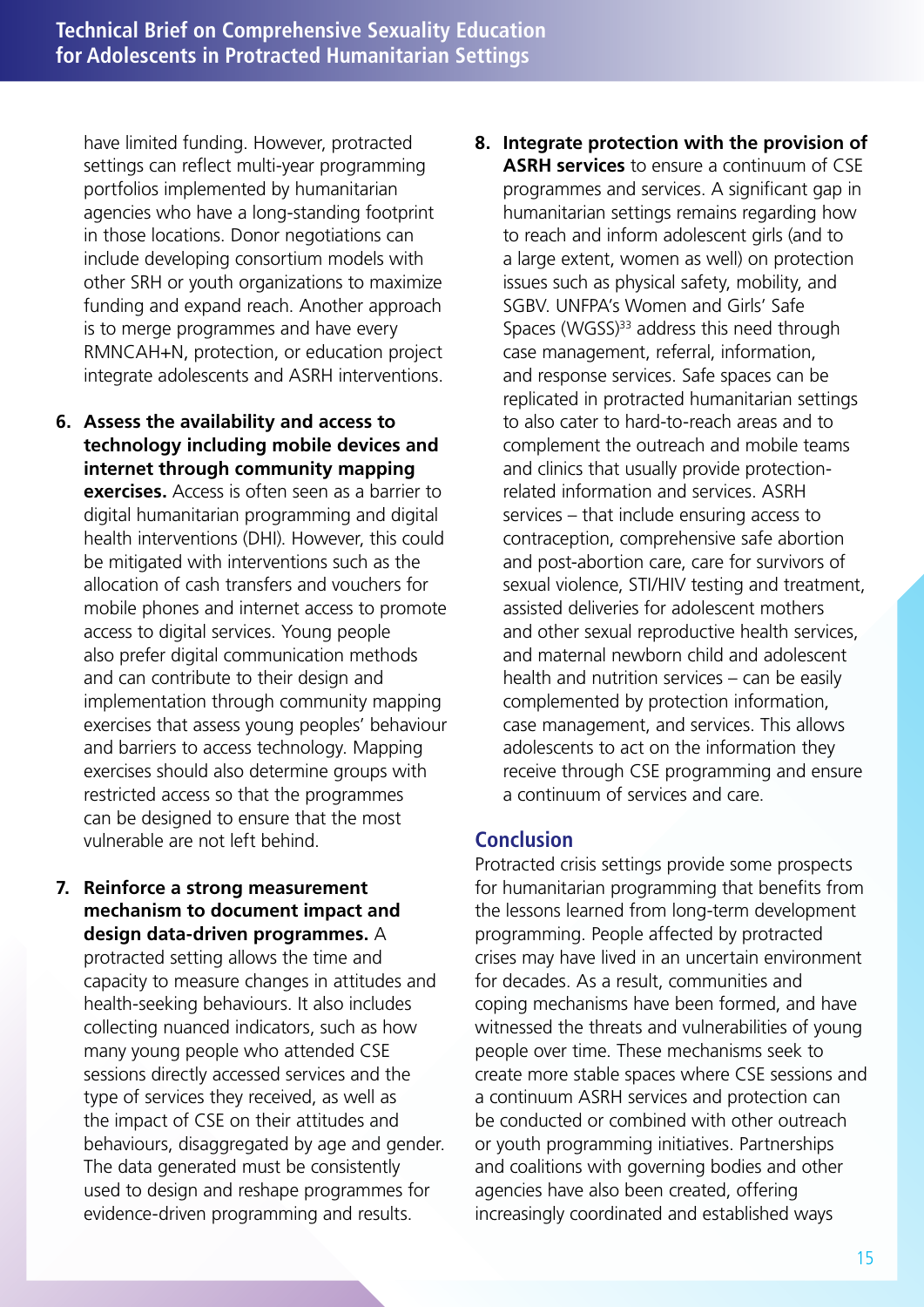of working. This setting offers opportunities for ASRH and CSE programming to be introduced and systematically integrated into existing structures as well as opportunities to measure behavioural change and lasting SRH outcomes for young people.

# **Further Reading**

#### **IPPF Resources**

1. IPPF (2021) *Comprehensive Sexuality Education for 10-14 year olds Activity Guide.* Available from:

https://www.ippf.org/sites/default/ files/2021-03/IPPF\_CSE-ACTIVITY-GUIDE\_web\_ spreads\_ENG.pdf

- 2. IPPF (2019) *Youth in Humanitarian Action: How we work with young people in humanitarian settings.* Available from: https://www.ippf.org/sites/default/ files/2019-12/2019%20IPPF%20Humanitarian\_ Youth%20Capability%20Statement.pdf
- 3. IPPF (2016) *Everyone's Right to Know: delivery comprehensive sexuality education for all young people.* Available from: ippf\_cse\_report\_eng\_web.pdf

## **Resources from other Agencies**

- 4. Inter Agency Working Group (IAWG) on Reproductive Health in Crisis (2020) *Adolescent Sexual and Reproductive Health Toolkit for Humanitarian Settings.* Available from: https://iawg.net/resources/adolescentsexual-and-reproductive-healthasrhtoolkit-for-humanitarian-settings-2020-edition?fbclid=IwAR07DukZbBUzD\_ bbaQ42QzKFZ4hIVsur2Q5Vm3S\_ OqtKfTFxaTwiPhDsL2E
- 5. United Nations Population Fund (UNFPA) (2020). *International Technical and Programmatic Guidance on Out-Of-School Comprehensive Sexuality Education: An Evidence-informed approach for non-formal,*

*out-of-school programmes.* Available from: https://www.unfpa.org/sites/default/files/ pub-pdf/Out\_of\_School\_CSE\_Guidance\_with\_ References for Web.pdf

6. United Nations Population Fund (UNFPA) (2016). *Adolescent Girls in Disaster and Conflict: Interventions for Improving Access to Sexual and Reproductive Health Services.* Available from:

https://www.unfpa.org/sites/default/files/ pub-pdf/UNFPA-Adolescent\_Girls\_in\_Disaster\_ Conflict-Web.pdf

7. Plan International (2020) *Putting the C in CSE: Standards for Content, Delivery and Environment of Comprehensive Sexuality Education.* Available from: file:///C:/Users/Seema/Downloads/glo-putting\_ the\_c\_in\_cse-eng-eo-nov2020\_digital\_1.pdf

8. International Committee of the Red Cross (ICRC) (2016). *Protracted conflict and humanitarian action: some recent ICRC experiences. Available from: International Rescue Committee (IRC) (2020) They Know Best: Testing intervention packages to improve adolescents' access to and use of sexual and reproductive health services in emergencies.* Available from:

https://www.rescue.org/report/they-knowbest-testing-intervention-packages-improveadolescents-access-and-use-sexual-and

- 9. World Health Organization (WHO) (2014) Health for the World's Adolescents: A second chance in the second decade. Available from: https://apps.who.int/adolescent/seconddecade/section2/page1/recognizingadolescence.html
- 10.Governance and Social Development Resource Center (GSDRC) (2016). *The impact of protracted crises on attitudes and aspirations.* Available from:

https://reliefweb.int/sites/reliefweb.int/files/ resources/HDQ1388.pdf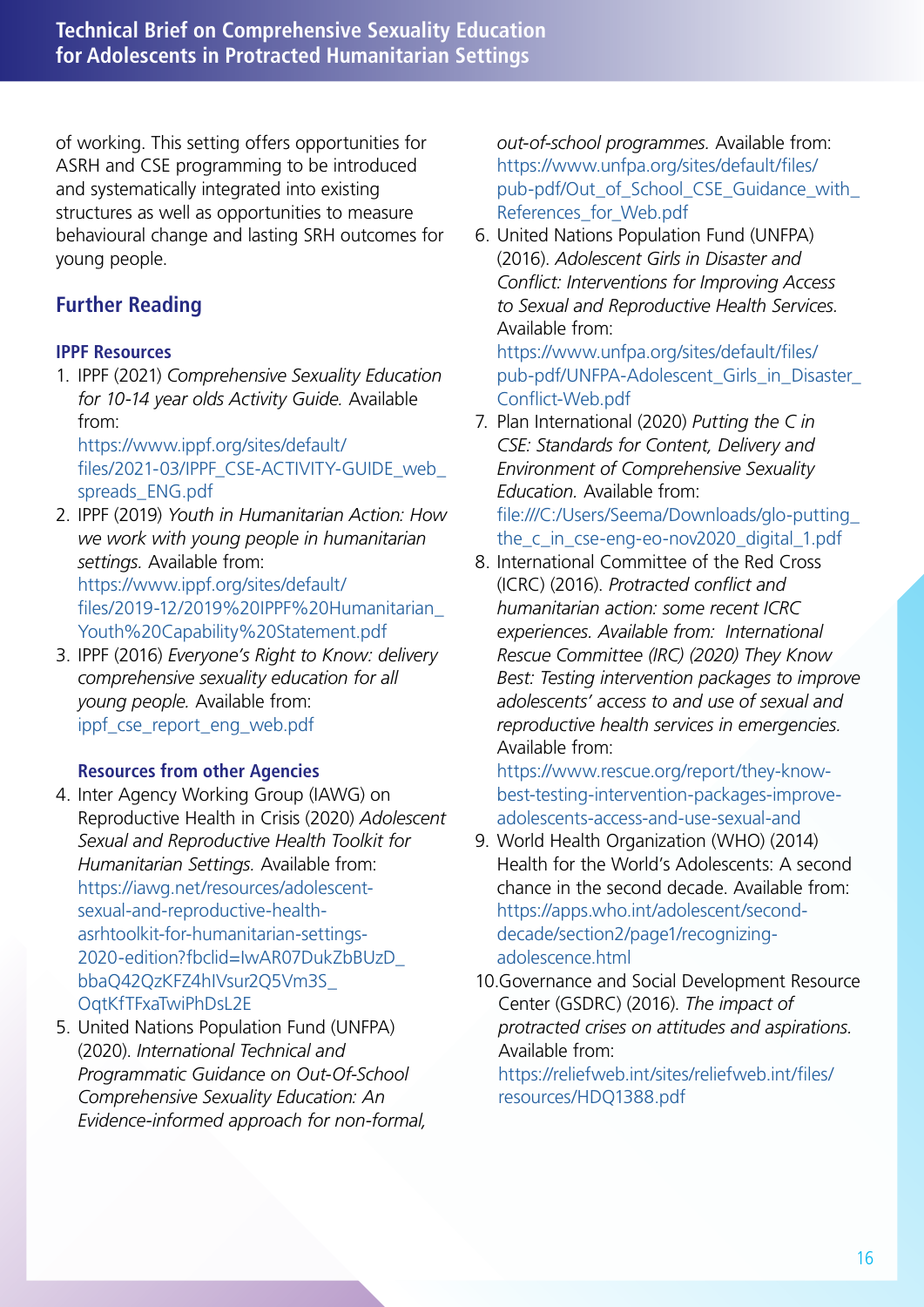#### **References**

1World Health Organization (WHO). Adolescent Health. Available from: https://www.who.int/health-topics/adolescenthealth#tab=tab\_1

<sup>2</sup> International Planned Parenthood Federation (IPPF) (2017) Gender Equality Strategy and Implementation Plan: Placing gender equality at the heart of implementing IPPF's Strategic Framework. Available from: IPPF 2017 Gender Equality Strategy - English.pdf

<sup>3</sup> International Planned Parenthood Federation (IPPF) (2016) Fulfil! Guidance document for the implantation of young people's sexual rights. Available from: https://www.ippf.org/sites/default/ files/2016-09/Fulfil%21%20Guidance%20document%20for%20 the%20implementation%20of%20young%20people%27s%20 sexual%20rights%20%28IPPF-WAS%29.pdf

<sup>4</sup> International Planned Parenthood Federation (IPPF) (2017). Statement from International Planned Parenthood Federation: Towards a Global Compact on Refugees: Meeting Needs and Supporting Communities. Available from: Microsoft Word - GCRefugees\_MeetingNeedsSupportingCommunities\_ IPPFsubmissionNo1Oct17 (unhcr.org)

5 Guttmacher Institute. (2020). Adding it Up: Investing in Adolescents' Sexual and Reproductive Health in Low- and Middle-Income Countries: Fact Sheet. Available from: https:// www.guttmacher.org/fact-sheet/adding-it-up-investing-insexual-reproductive-health-adolescents

6 World Health Organization (WHO). Adolescent pregnancy. Available from: https://www.who.int/news-room/fact-sheets/ detail/adolescent-pregnancy

7 Karim, S., Baxter, C. The Lancet, Volume 7, Issue 11 (2019). HIV incidence rates in adolescent girls and young women in sub-Saharan Africa. Available from: https://www.thelancet.com/ journals/langlo/article/PIIS2214-109X(19)30404-8/fulltext <sup>8</sup> Kiss, L., Quinlan-Davidson, M., Pasquero, L. et al. Conflict and Health 14, 11 (2020). Male and LGBT survivors of sexual violence in conflict situations: a realist review of health interventions in low-and middle-income countries. Available from: https:// conflictandhealth.biomedcentral.com/articles/10.1186/s13031- 020-0254-5

9 The Women's Refugee Commission (WRC) (2021) Addressing Sexual Violence against Men, Boys, and LGBTIQ+ Persons in Humanitarian Settings A Field-Friendly Guidance Note by Sector. Available from: https://reliefweb.int/sites/reliefweb.int/files/ resources/Addressing-Sexual-Violence-against-Men-Boys-LGBTIQ-Persons-Guidance-Note-022021.pdf

10 International Planned Parenthood Federation (IPPF) (2017) Deliver + Enable Toolkit: Scaling-up Comprehensive Sexuality Education (CSE). Available from: https://www.ippf.org/sites/ default/files/2018-03/IPPF%20Deliver%20and%20Enable%20 -%20CSE%20Toolkit.pdf

11 Haberland N, Rogow D. Journal of Adolescent Health. 2015;56(1) (Suppl): S15–S21. (2015) Sexuality Education: Emerging Trends in Evidence and Practice. Available from: https:// www.jahonline.org/article/S1054-139X(14)00345-0/fulltext 12 United Nations Population Fund (UNFPA) (2020). International Technical and Programmatic Guidance on Out-Of-School Comprehensive Sexuality Education: An Evidence-informed approach for non-formal, out-of-school programmes. Available from: https://www.unfpa.org/sites/default/files/pub-pdf/Out\_of\_ School\_CSE\_Guidance\_with\_References\_for\_Web.pdf <sup>13</sup> Federal Centre for Health Education (BZgA), United Nations Population Fund (UNFPA) and World Health Organization (WHO). Federal Centre for Health Education (BZgA) (2021). The Impact of Comprehensive Sexuality Education on Young People's Sexual Behavior. Available from: https://www.bzga-whocc.de/fileadmin/ user\_upload/BZgA\_Reference\_Kit\_Factsheet\_1\_CSE\_and sexual\_behaviour.pdf

14 United Nations Educational, Scientific and Cultural Organization (UNESCO), UNAIDS Secretariat, United Nations Population Fund (UNFPA), United Nations Children's Fund (UNICEF), UN Women and World Health Organization (WHO) (2021),The journey towards comprehensive sexuality education Global status report. Available from: https://www.unfpa.org/publications/journeytowards-comprehensive-sexuality-education-global-status-report 15 World Vision. What is a humanitarian disaster? Available from: https://www.wvi.org/disaster-management/what-humanitariandisaster

16 International Sexuality and HIV Curriculum Working Group (2009). It's All One Curriculum: Guidelines and Activities for a Unified Approach to Sexuality, Gender, HIV and Human Rights Education. Available from: It's All One Curriculum: Guidelines and Activities for a Unified Approach to Sexuality, Gender, HIV, and Human Rights Education, vol. 1, Guidelines (ippf.org) 17 International Planned Parenthood Federation (IPPF). COVID-19 IPPF Innovation and Best Practice. Available from: COVID-19 IPPF Innovation and best practice | IPPF

18 United Nations Population Fund (UNFPA) (2014). UNFPA Operational Guidance for Comprehensive Sexuality Education: A Focus on Human Rights and Gender. Available from: https:// www.unfpa.org/sites/default/files/pub-pdf/UNFPA\_ OperationalGuidance\_WEB3\_0.pdf

19 United Nations Educational, Scientific and Cultural Organization (UNESCO) (2018). International Technical Guidance on Sexuality Education: an evidence-informed approach. Available from: https://www.unfpa.org/sites/default/files/pub-pdf/ITGSE.pdf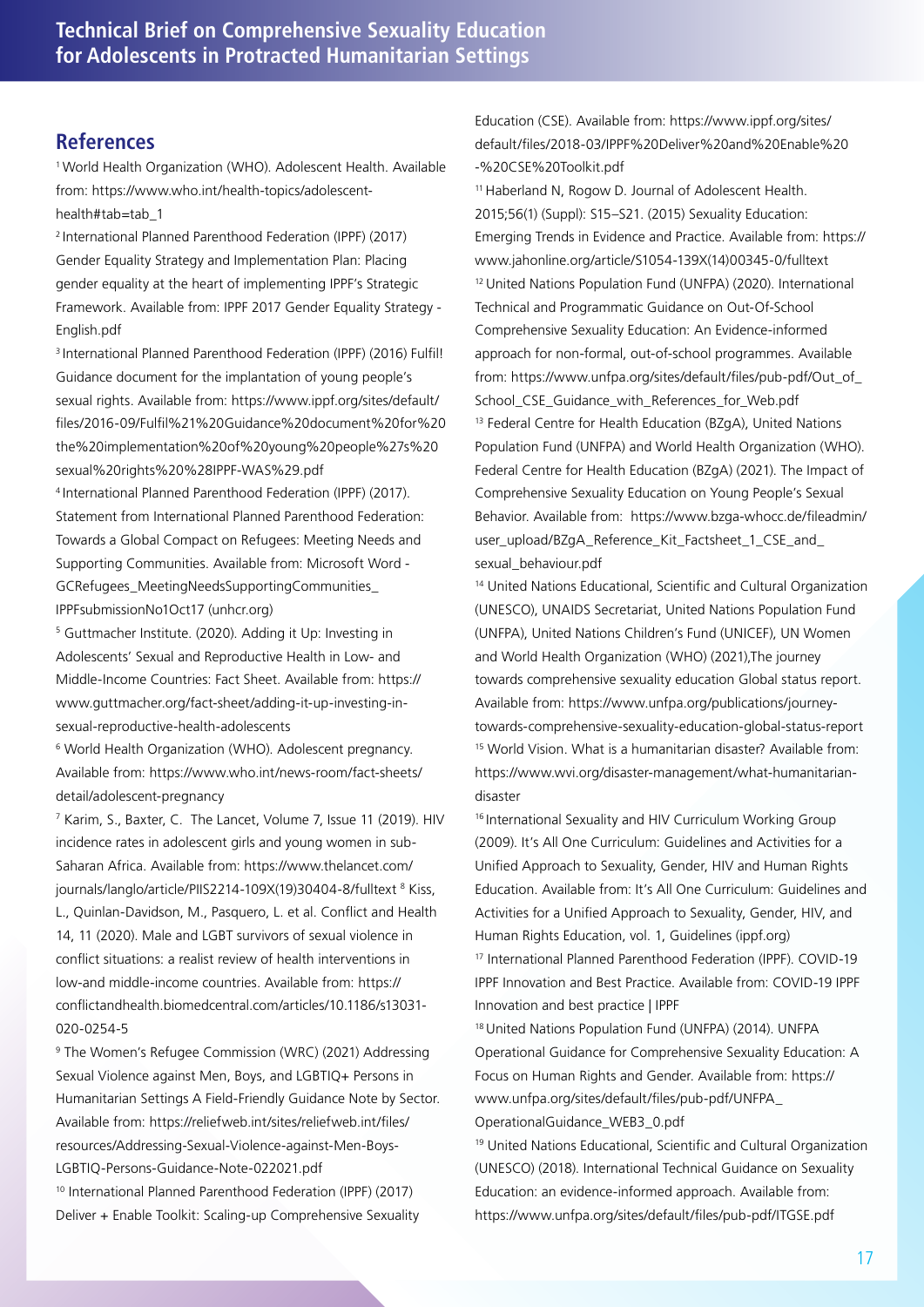20 Save the Children and Women's Refugee Commission. (2013) Case Study: Adolescent Sexual and Reproductive Health Programming in Goma, Democratic Republic of Congo. Available from: https://www.unhcr.org/535f5dad9.pdf <sup>21</sup> Georgetown University Institute for Reproductive Health and Family Health International 360 (FHI360). (2003). My Changing Body: Fertility Awareness for Young People. Available from: https://www.fhi360.org/sites/default/files/media/documents/ My%20Changing%20Body%20-%20Fertility%20 Awareness%20for%20Young%20People.pdf 22 CARE (2020). Amal Initiative. Available from: https://www.care.

org/our-work/disaster-response/health-in-emergencies/amal/ 23 Women's Refugee Commission (WRC) (2021). I'm Here Approach Implementation in Cox's Bazar: Key Findings and Recommendations for Identifying and Engaging Isolated Adolescents. Available from: https://www.

womensrefugeecommission.org/wp-content/uploads/2021/04/ Im-Here-Approach-Implementation-Key-Findings-Recommendations.pdf

<sup>24</sup> United Nations Population Fund (UNFPA) and United Nations Children's Fund (UNICEF). (2019) Boys on the Move. Available from: https://eeca.unfpa.org/sites/default/files/pub-pdf/7\_ boys%20on%20the%20move%20brochure.pdf

25 Women's Refugee Commission (2013). Improving Adolescent Sexual and Reproductive Health Programs in Humanitarian Settings. Available from: https://www.

womensrefugeecommission.org/wp-content/uploads/2020/04/ ASRH\_summary\_2-pager-new.pdf

26 High-Level Panel on Humanitarian Financing Report to the Secretary-General (2016). Too important to fail – addressing the humanitarian financing gap. Available from: https://reliefweb.int/ sites/reliefweb.int/files/resources/%5BHLP%20Report%5D%20 Too%20important%20to%20fail%E2%80%94addressing%20 the%20humanitarian%20financing%20gap.pdf

27 Family Health International 360 (FHI360) (2005). Youth Peer Education Toolkit: Standards for Peer Education Programmes. Available from: https://www.fhi360.org/sites/default/files/media/ documents/Peer%20Education%20Toolkit\_Standards%20 for%20Peer%20Education%20Programmes.pdf

<sup>28</sup> Chandra-Mouli V, Lane C, Wong S, Global Health Science and Practice. 2015;3(3):333-340. What does not work in adolescent sexual and reproductive health: a review of evidence oninterventions commonly accepted as best practices. Available on: http://dx.doi.org/10.9745/GHSP-D-15-00126

<sup>29</sup> Inter Agency Working Group (IAWG) on Reproductive Health in Crisis (2020) Adolescent Sexual and Reproductive Health Toolkit for Humanitarian Settings. Available from: https://iawg.net/ resources/adolescent-sexual-and-reproductive-health-asrhtoolkitfor-humanitarian-settings-2020 edition?fbclid=IwAR07DukZbBUzD\_

bbaQ42QzKFZ4hIVsur2Q5Vm3S\_OqtKfTFxaTwiPhDsL2E <sup>30</sup> Inter Agency Working Group (IAWG) on Reproductive Health in Crisis (2021). Minimum Initial Service Package MISP For Sexual and Reproductive Health (SRH) in Crisis Situations: a Distance Learning Module. Available from: https://iawg.net/resources/ minimum-initial-service-package-distance-learning-module <sup>31</sup> International Planned Parenthood Federation (IPPF). Get Up Speak Out for Youth Rights (GUSO). Available from: https:// www.ippf.org/get-up-speak-out-youth-rights <sup>32</sup> Schlecht, J., Lee, C., Kerner, B. et al. Conflict and Health 11, 31 (2017). Prioritizing programming to address the needs and risks of very young adolescents: a summary of findings across three humanitarian settings. Available from: https://conflictandhealth. biomedcentral.com/articles/10.1186/s13031-017-0126-9 33 United Nations Population Fund (UNFPA) (2020). (2015). Women & Girls Safe Spaces: A guidance note based on lessons learned from the Syrian crisis. Available from: https://www.unfpa. org/sites/default/files/resource-pdf/UNFPA%20UNFPA%20 Women%20and%20Girls%20Safe%20Spaces%20Guidance%20 %5B1%5D.pdf

#### **Acknowledgements**

We are grateful to the young people from the Philippines, Indonesia, Kiribati and Palestine for their valuable contributions by sharing their experiences with CSE and recommendations on how this can be improved. We would like to express our appreciation to Seema Manohar and the IPPF technical team, Nihal Said, Nathalie Kapp, Alice Janvrin, Drashko Kostovski, Anita Nyanjong for drafting this technical brief with guidance from Manuelle Hurwitz and to the lead IMAP reviewers: Janet Meyers, Professor Michael Mbizvo (IMAP Chair), and Anneka Knutsson. We would also like to acknowledge IPPF Member Associations, Ammal Awadallahin (PFPPA), Lina Sabra (SALAMA), and Riziel Castro (FPOP), who took the time to participate in the key informant interviews and provided cases for the statement. We are grateful to Nerida Williams, Brayant Gonzales, Abe Tata, Leonora Evriani, and Sara Jabari for supporting us in the process of interviewing young people for this statement. We would also like to thank the IAWG ASRH Sub Working Group Co-Chairs, Katie Meyer (Save the Children) and Anushka Kalyanpur (CARE), for their